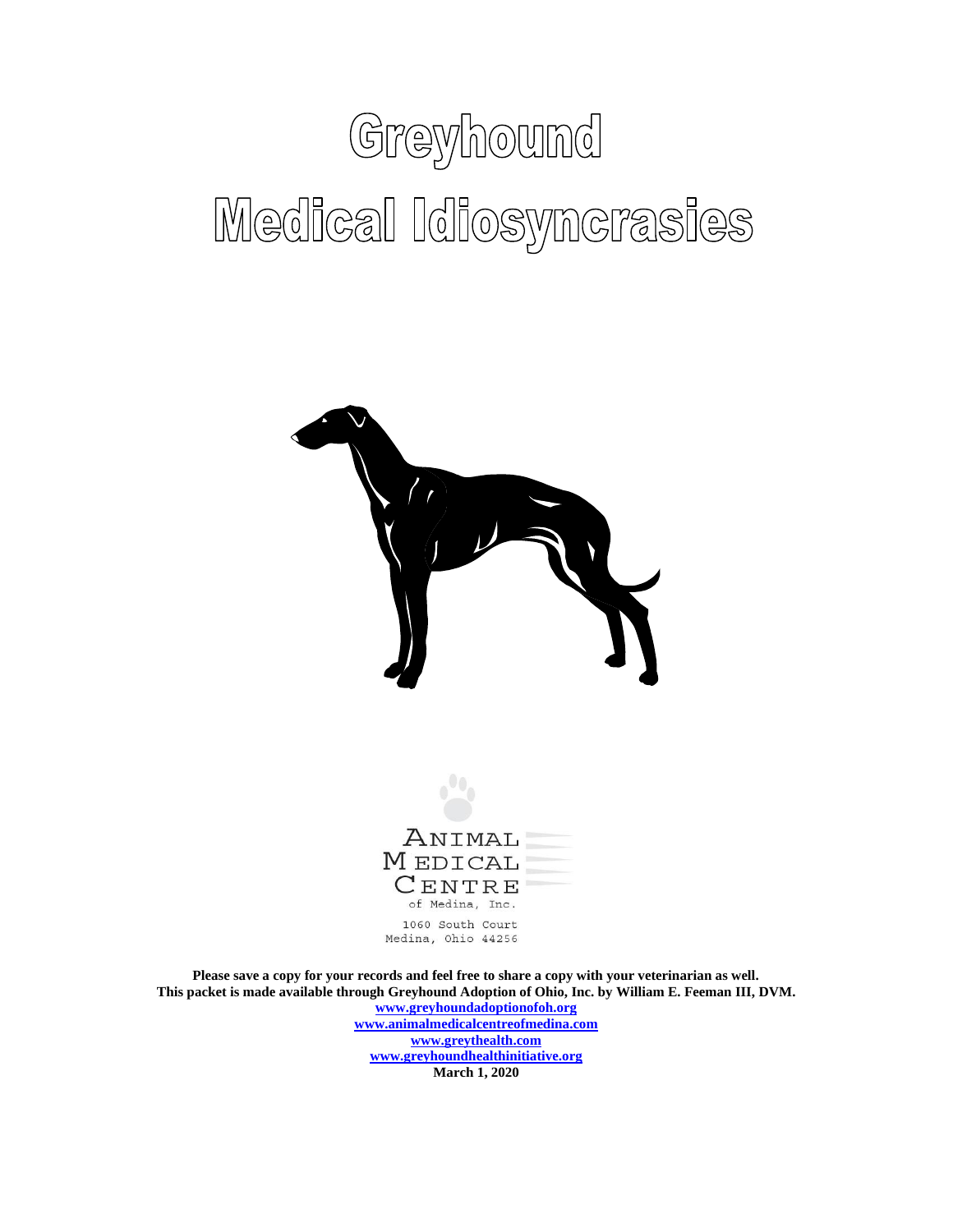Congratulations on the adoption of your new Greyhound. If this is your first… you will soon see why people who are owned by Greyhounds rave about them so frequently. Provide a Greyhound a home and they will live in your heart.

Greyhounds have a unique physiology that can largely be attributed to their breed history as sighthounds and as a racing breed. They have developed enlarged muscle mass, hemoconcentrated blood, lengthened carpal/tarsal and metacarpal/metatarsal bones, and a heightened sense of sight to help accommodate these evolutionary challenges. Here are a few of the most common idiosyncrasies that you and your veterinarian should be aware of:

- 1. **Greyhounds normally have thyroid levels lower than other breeds.** Greyhounds have a normal thyroid level that is lower than the reference ranges used for other breeds. You should not start your Greyhound on supplementation for hypothyroidism unless your Greyhound is showing clinical signs of the disease, for example hair loss, lethargy, or weight gain (despite exercise and appropriate feeding) and a full thyroid panel has been run (T4, fT4 by equilibrium dialysis, TSH, etc.; I recommend using the lab at Michigan State for all Greyhound thyroid testing). The lack of hair on Greyhound thighs may be misinterpreted as a clinical sign of hypothyroidism. This hair loss is not caused by hypothyroidism (although hair may grow with supplementation). If thyroid supplementation is recommended for your Greyhound, be sure that they have read or are aware of the journal articles listed at the end of this packet and that the appropriate clinical signs of hypothyroidism are truly present. There are some truly hypothyroid Greyhounds out there… just not very many!
- 2. Greyhound Bloodwork I: **Greyhounds can have high normal or mildly elevated BUN, creatinine, and AST levels.** These changes may be falsely interpreted as early kidney disease. *If your Greyhound has high normal or just above normal kidney values… ask your veterinarian to run a urinalysis*. A urine specific gravity that is >1.030 likely indicates that the blood levels are normal for the breed and not likely caused by kidney disease. Diet, especially raw feeding, may also elevate the BUN and creatinine. This can be screened for by fasting your Greyhound for 12-18 hours before the blood draw. A new kidney screening test called an **SDMA** was released in July of 2016 and is supposed to detect kidney disease much earlier than other forms of testing. Although the company that makes the test did not identify any breed related increases, it has been my experience that some "normal" Greyhounds may have mildly increased levels with no other signs of kidney disease. The significance of the increased levels in these patients is not yet known.

[http://www.animalmedicalcentreofmedina.com/images/handouts/medina](http://www.animalmedicalcentreofmedina.com/images/handouts/medina-greyhound-kidney.pdf)[greyhound-kidney.pdf](http://www.animalmedicalcentreofmedina.com/images/handouts/medina-greyhound-kidney.pdf)

- 3. Greyhound Bloodwork II: **Greyhounds can have low platelets** (as low as 80,000) and still be normal. Tick borne diseases would be a primary differential for a low platelet count, therefore, running tick titers on levels <100,000 could be justified.
- 4. Greyhound Bloodwork III: **Greyhounds normally have a higher than normal number of red blood cells (PCV, Hct) and a low normal number of white blood cells (WBCs)**  in their blood. The PCV/Hct of normal Greyhounds can frequently be over 60% and potentially as high as 70% whereas non-Greyhound dogs rarely exceed 45% to 50%. The neutrophils and lymphocytes (both white blood cells) of Greyhounds very commonly are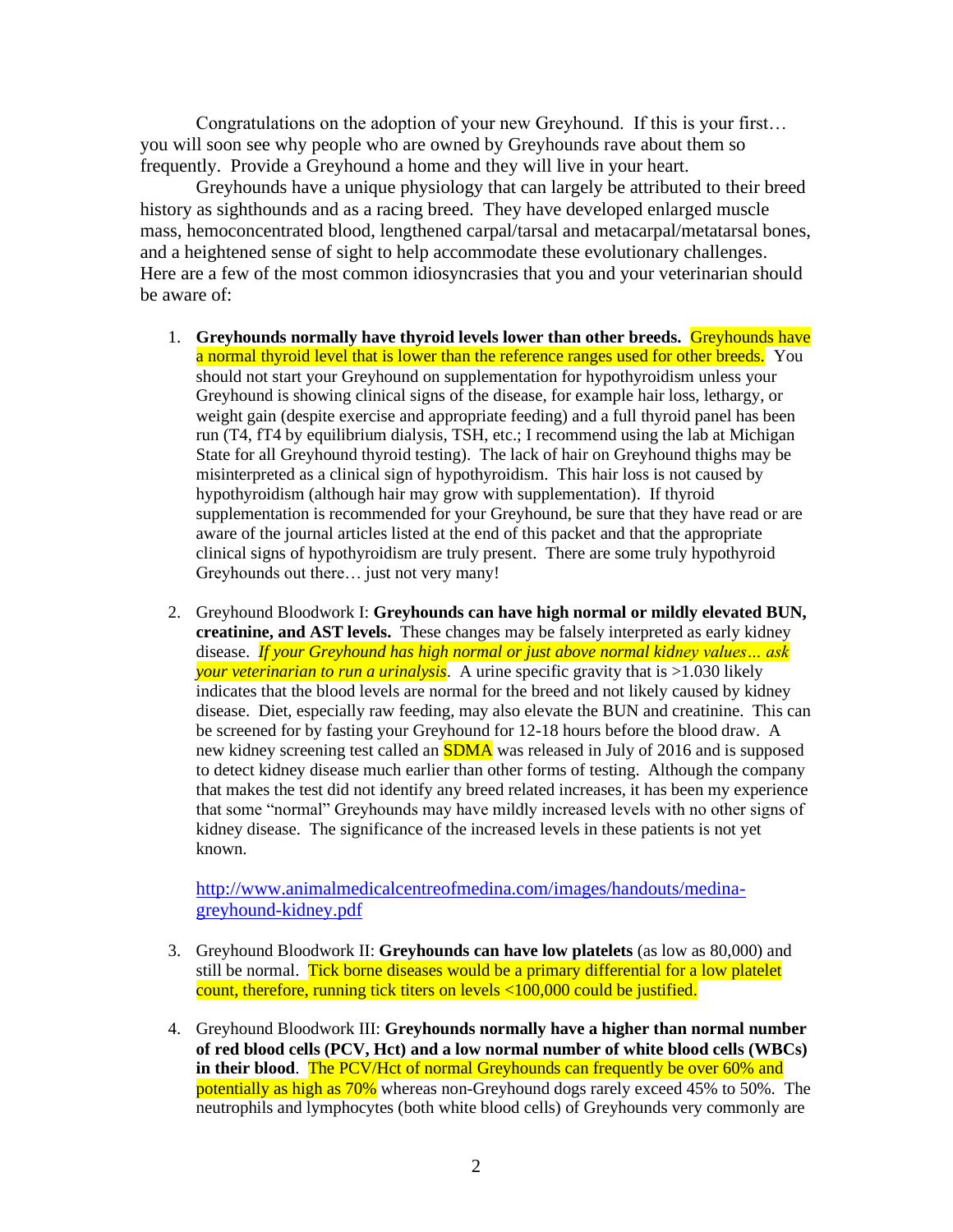mildly decreased or are on the low end of normal. Total WBC counts of 3.0-10.0 are common and an Auburn study of 50 retired racers (March 2000 Compendium) showed ranges of 1.8 to 14.6. Greyhound eosinophils (another type of white blood cell) frequently lack the typical orange granules seen in other breeds. The eosinophils instead have empty granules which may be confused for "toxic neutrophils" (a type of white blood cell seen in overwhelming infections).

- 5. Greyhounds are exposed to many **tick borne diseases (TBD)** while they are racing. If your dog is experiencing any neck or back pain of unknown cause or a low platelet count (lower than 100,000) you should request that your dog be tested for TBDs. Other potential clinical signs associated with tick borne diseases include: high fever, depression or lethargy, anorexia, anemia, diarrhea or constipation, weight loss, vomiting, nose bleeds, skin hemorrhage or any other unusual bleeding, swollen legs or lymph nodes, nervous system disorders, such as stiff gait, head tilt, seizures or twitching, and pale gums and/or inner eye membranes. It can take as long as five to seven years for clinical signs to develop from Ehrlichiosis after a tick bite, so even if you do not have TBDs in your area, they are still worth testing for. Treatment for Greyhounds who have positive tick borne disease titers without supportive clinical signs is controversial.
- 6. **Greyhounds are overly represented in cases of osteosarcoma** (a form of cancer that attacks the bone) (ACVIM 2005). It is most commonly found toward the shoulder in a front leg or toward the knee in a back leg but can occur in other places (such as the ankle/distal radius). *If your Greyhound shows signs of significant lameness, an x-ray should be taken to rule this out as a possible cause*. A diagnosis of a "sprain" or "strain" should not be made without an x-ray.

<https://www.greyhoundhealthinitiative.org/sarcomas/>

7. **Greyhounds commonly suffer from dental disease**. You will need to clean their teeth at home and either use gels or medicated chews to help keep the teeth as clean as possible. Products that have the Veterinary Oral Health Council (VOHC) seal of approval are most ideal [\(http://www.vohc.org/accepted\\_products.htm\)](http://www.vohc.org/accepted_products.htm). Your Greyhound will also likely need periodic dental cleanings requiring anesthesia. Some facilities may perform "standing dentals" or "anesthetic free teeth cleanings". Although this treatment sounds appealing, it does not allow for thorough cleaning of the tartar under the gums which is the most critical area. This treatment provides little more than the equivalent of a human teeth whitening procedure.

[https://avdc.org/wp-content/uploads/2019/AVDC-pos](https://avdc.org/wp-content/uploads/2019/AVDC-pos-stmts/Dental_Scaling_Without_Anesthesia.pdf)stmts/Dental Scaling Without Anesthesia.pdf

8. **Greyhounds can have a lesion on their pads called "corns" which very often cause lameness (classically they are more painful on hard surfaces as compared to soft surfaces)**. My treatment of choice for recurrent corns is a new surgery called a "flexor tenotomy". "Hulling" is a less invasive option that can be tried but corns will return in the majority of cases. Both techniques are described in the website below. Corns can be surgically removed but surgery is controversial as these lesions typically reoccur after surgery and the recovery is painful and can be prolonged. Other treatment options include use of anti-viral medications and application of a small circle of duct tape over the corn which will need to be changed every 2-3 days. Be sure to have your veterinarian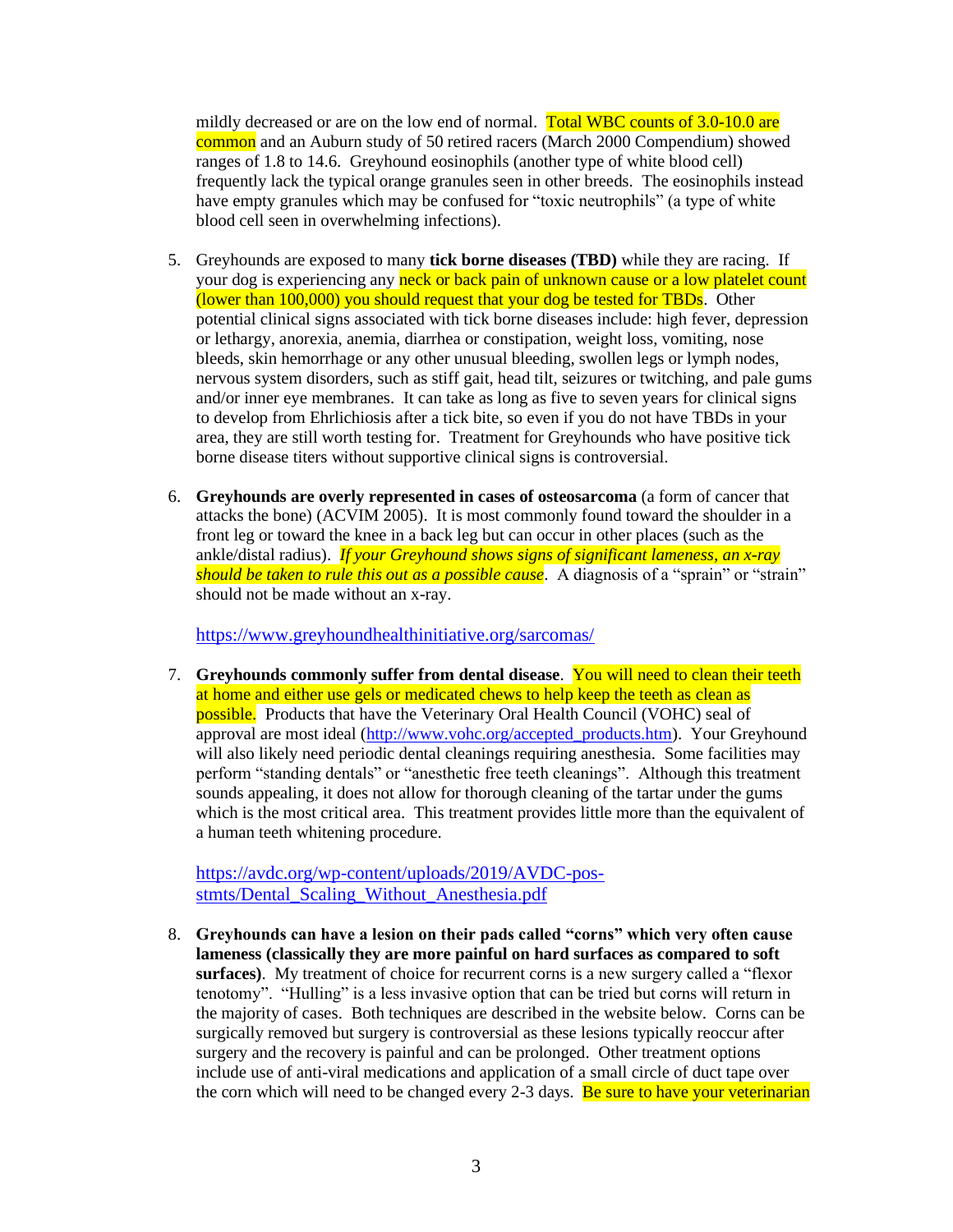examine the pads of your Greyhound if they become lame. There are also 2 Facebook groups dedicated to Greyhounds with corns and the Flexor tenotomy surgery which are excellent resources.

<https://www.greyhoundhealthinitiative.org/corns/>

- 9. **Greyhounds can have a form of skin acne on their chests (most commonly where the chest rubs on the floor**). This form of **skin acne has the appearance of little black heads**. If treatment is needed, a benzoyl peroxide containing product (e.g. Pyoben gel, Sulfoxydex shampoo) are generally used. This is largely only a cosmetic problem.
- 10. **Some racing greyhounds have had old racing injuries that can flare up from time to time.** One of the most common injuries is a fractured central tarsal bone. This will present as a swelling just below the right ankle (hock). This condition is normally chronic and by the time they reach a pet home there is little that can be done to correct the problem. These dogs may benefit from Glucosamine/Chondroitin supplementation but may need stronger medications in some circumstances to keep them comfortable. "Hock warmers" which can be purchased on-line can also benefit some Greyhounds over the colder months.
- 11. **Some Greyhounds can do an activity known as "trancing."** This is often seen as a dog that will appear to be in a trance. They may stand under an object that is able to touch or brush along their backs. This is not indicative of a seizure disorder and can be normal in the breed.
- 12. **Greyhounds are predisposed to an ocular condition known as "pannus."** This presents as a pigmented lesion that starts on the outside part of the eye and spreads across the cornea. This is an immune mediated disease and eye drops (topical cyclosporine and/or corticosteroids) are needed to treat the condition. Some animals need to wear a dog form of goggles when they go outside as UV light can aggravate the condition. [www.doggles.com](http://www.doggles.com/)
- 13. **Greyhounds commonly have a condition termed Greyhound bald thigh syndrome**. You will note this on your Greyhound by the lack of hair on the backs of both hind legs (some Greyhound reunions will have a "best buns" competition to highlight some of the bald thighs). Some Greyhounds are more severely affected than others. This is largely only a cosmetic condition and sometimes resolves once the dog retires and a good diet is started. This condition is very rarely caused by a low thyroid level (hypothyroidism).
- 14. **Female greyhounds commonly are affected by a condition known as clitoral hypertrophy**. This is an enlargement of the clitoris that is a result of testosterone supplementation. Most female greyhounds receive testosterone supplementation on the track to block their heat cycle. This condition should not affect their neutering and should resolve over time once the testosterone supplementation is stopped. Some greyhounds with this condition may be confused for "hermaphrodites."
- 15. **Many Greyhounds can have mild heart enlargement and a mild heart murmur that can be normal**. If your veterinarian hears a heart murmur, a chest x-ray may be recommended. If there is some left atrial enlargement (a chamber of the heart) then an ultrasound of the heart (echocardiogram) would be necessary and should ideally be conducted by a cardiologist. If only mild generalized heart enlargement is noted, then it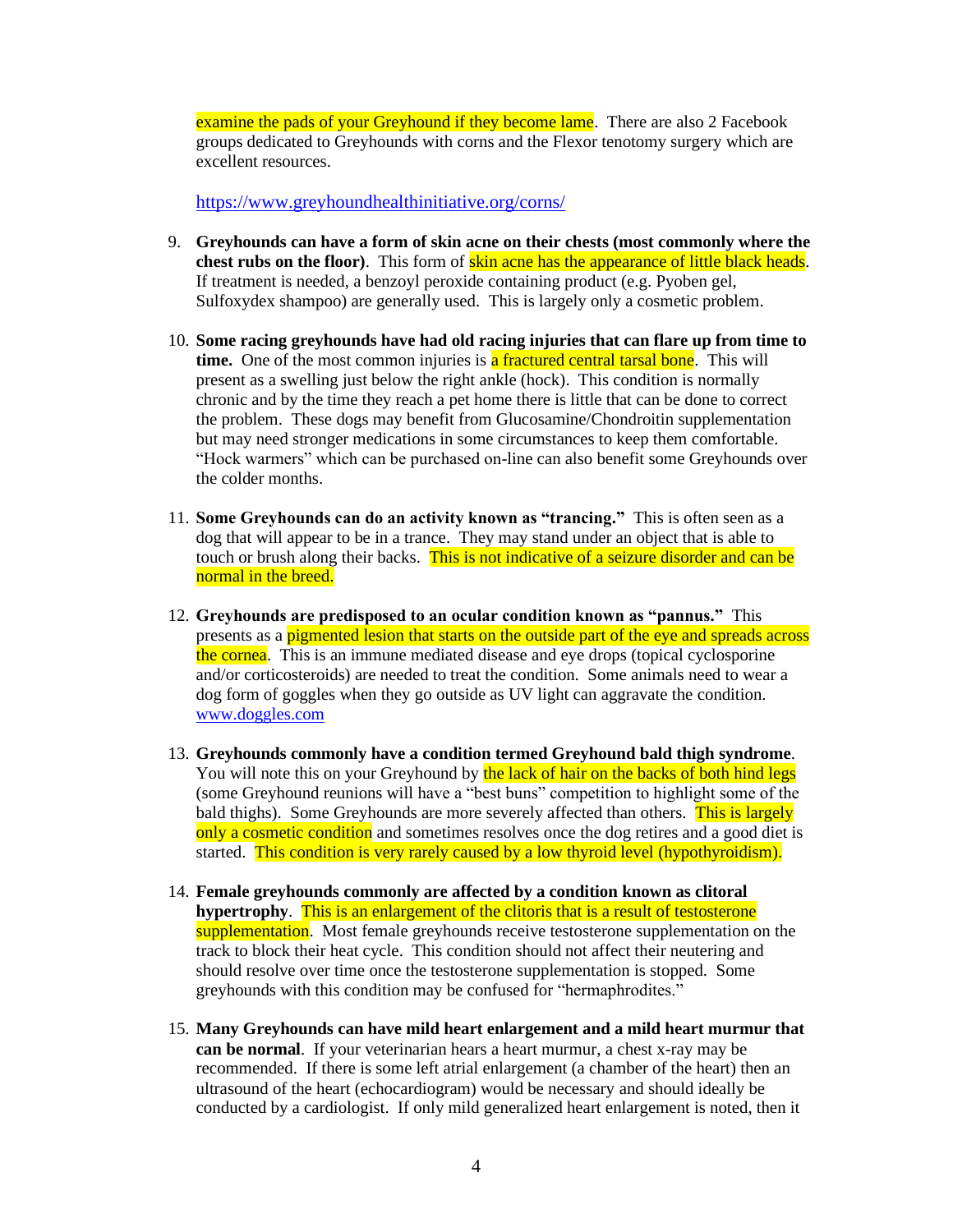is likely normal for the breed and additional testing may not be necessary. The heart murmur can be described as systolic (not holosystolic), loudest over the left base, and likely a grade I or grade II.

- 16. **Most Greyhounds will commonly have, for lack of a better word, a "dent" at the transition from their thoracic to lumbar vertebrae (back bones)**. You will notice this dent along the back midline just beyond the shoulders and is a completely normal finding in the breed. Explanations for this such as "it's a genetic anomaly" and "it looks like he was hit with some kind of metal bar" have been given in some instances. This is not a significant abnormality.
- 17. **Many Greyhounds may have scars from their racing days**. These are very rarely evidence of abuse at the track. As you will soon learn, Greyhounds have paper thin skin and will cut themselves very easily. Some injuries that would be minor scratches in other breeds are significant tears in Greyhounds and require sutures and can leave scars. It is truly the exception to the rule if the scars seen on your Greyhound are actually the result of abuse while on the track.
- 18. **Greyhounds are a breed which have been noted to develop malignant hyperthermia (MH)**. This condition is a type of reaction to anesthesia in which the Greyhound will spike a very high temperature  $(>106)$  in response to exposure to the anesthesia. This condition is very rare and as your Greyhound most likely arrived to you already spayed or neutered, this is unlikely to be a concern. MH is a genetic condition which should result in the same reaction to inhalant anesthesia every time. Therefore, if a dog has had a previous anesthesia without incident, MH should not be a factor. Some Greyhounds can spike very high temperatures in recovery from muscle fasciculations but this is not MH. MH is most commonly a reaction to gas anesthesia and is over-diagnosed in the breed (if your dog recovers from a high temperature without treatment with a drug called *Dantrolene*, it was most likely not MH).

[http://www.animalmedicalcentreofmedina.com/images/handouts/medina](http://www.animalmedicalcentreofmedina.com/images/handouts/medina-anesthetic-malignant-hyperthermia.pdf)[anesthetic-malignant-hyperthermia.pdf](http://www.animalmedicalcentreofmedina.com/images/handouts/medina-anesthetic-malignant-hyperthermia.pdf)

- 19. **Greyhounds are very sensitive and sometimes will not eat in the hospital**. Once a Greyhound retires and leaves the racetrack... they can quickly become very attached to their new family and may not eat well in a hospital setting. **Failure to eat while in the hospital alone is not a reason to keep a Greyhound in the hospital.** If your Greyhound is not eating well, ask your veterinarian if you could take your Greyhound home for the night and return for a recheck the next day.
- 20. **Greyhounds can be affected by a condition known as Lumbosacral Stenosis (Cauda Equina) which may be misdiagnosed as "hip dysplasia"**. These dogs normally present as weak, wobbly, or painful in the rear end. It is caused by a narrowing of the end of the spinal cord which results in compression of the nerve roots. This can be difficult to diagnose as it may not be apparent on x-ray and will likely require advanced imaging (CT, MRI, etc). This condition will be unlikely to respond to NSAIDs (e.g. Rimadyl) or oral steroids. **Remember that hip dysplasia is very rare in Greyhounds. There is controversy regarding the significance/relevance/frequency/treatment of this disease in Greyhounds amongst specialists**.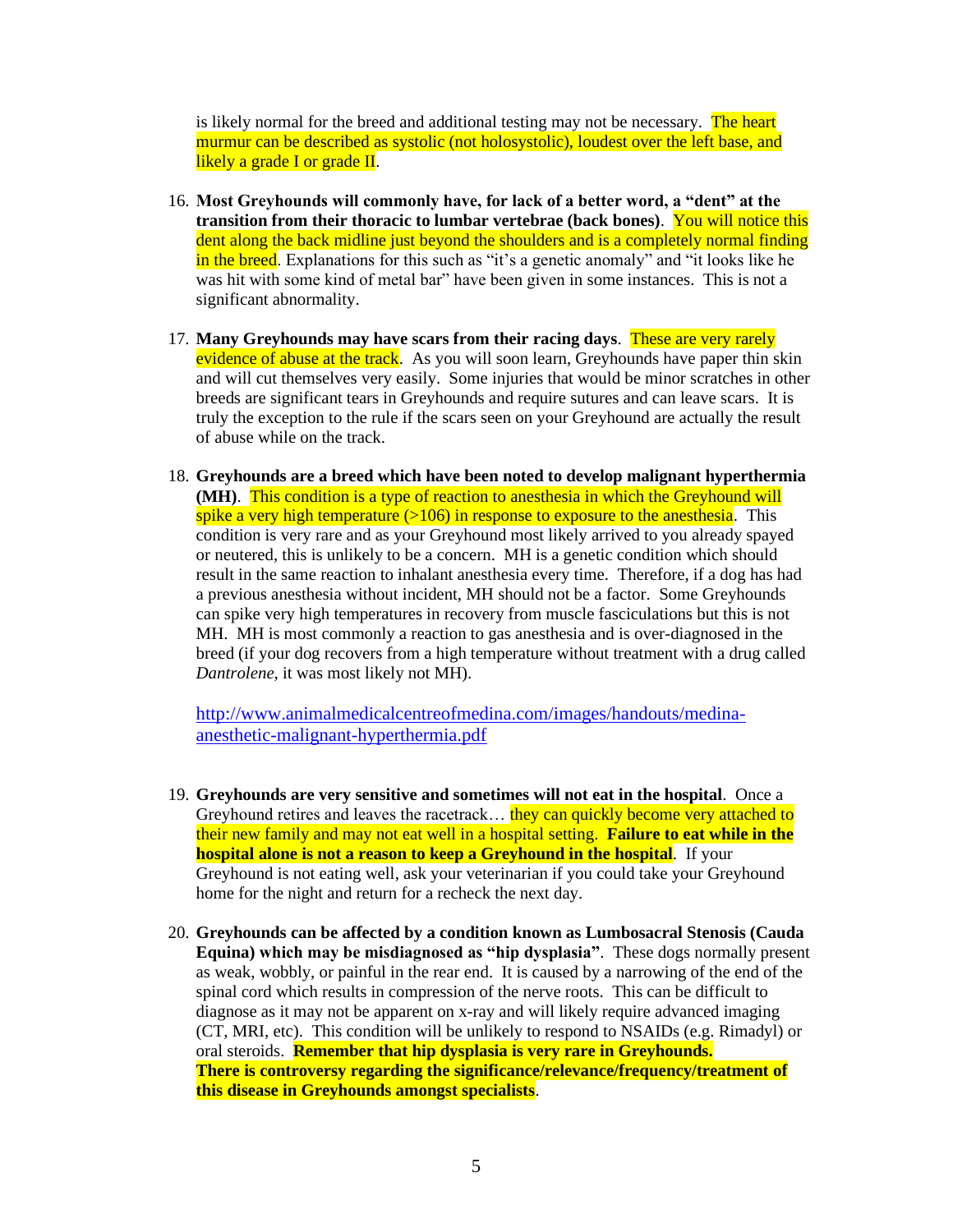http://www.greythealth.com/lumbosacral.html

- 21. **Many Greyhounds are very temperature sensitive**. You will find that your Greyhound will very likely not want to spend very much time outside when it is very cold and will quickly heat up in the hot summer weather as well. You will need to closely monitor your Greyhound in any extreme of temperature.
- 22. **Idiopathic cutaneous and renal glomerular disease ("Alabama rot") is a rare disease that can be seen in Greyhounds**. Should your Greyhound develop ulcerative lesions on their legs (rear>front) this condition should be considered. It can be potentially fatal as 25% of Greyhounds will develop kidney failure with this condition. There is no specific treatment for this disease. The ulcers should be flushed daily with an anti-bacterial agent and antibiotics should be started if infection is present. Recovery should occur in two to three weeks in Greyhounds with no kidney damage. **This condition is very rare**.
- 23. **The most common cause of multiple toe nail loss from multiple feet in Greyhounds is symmetrical lupoid onychodystrophy (SLO)**. Some older Greyhound references may also refer to this condition as Pemphigus, however, SLO is the actual diagnosis. This condition may initially be thought to be a bacterial or fungal infection. Greyhounds can have infections but those not responding well to appropriate treatments should be considered strong suspects for SLO. Definitive diagnosis requires a biopsy (amputation of a toe) which is rarely recommended due to the classic presentation of the disease and the aggressiveness of the biopsy. Treatment will consist of appropriate anti-microbials, high doses of fatty acids, tetracycline and niacinamide (be sure that you are given Niacinamide and not Niacin). Steroids and anti-histamines may be necessary in some cases. Tetracycline is becoming harder to find and Doxycycline or Minocycline may be substituted.
- 24. **Male Greyhounds can suffer from a condition known as Dysuria or "tying up.**" This condition is more common in active racers but can occasionally carry over into pethood. The clinical signs seen with this condition are normally associated with some stressful event (hospitalization, anesthesia, a long haul, over-exercise) and consist of urethral spasms which prevent the dog from urinating normally. Greyhounds suffering from dysuria will strain to urinate with only drops coming out. Some of these dogs may also continue to leak urine slowly over an extended period. Treatment consists of catheterization three times daily as needed and drug therapy (typically some form of a muscle relaxer). The condition often takes 2-5 days to resolve.
- 25. **Greyhounds can suffer from muscle cramps.** This condition is more common in colder weather. Their leg muscles stiffen which causes them to awkwardly hike up their legs frequently vocalizing. This condition should be treated by warming the dog up and applying a warm (not hot) compress. If you look up these dogs racing records you may find several "OOPS" where they did not finish the race due to cramping. If this is a chronic problem, potassium supplementation may be beneficial.
- 26. **Greyhound strokes are not typically steroid responsive.** The majority are caused by blood clots and steroids are known to increase blood clotting potentially increasing the risk for additional strokes. Greyhounds with confirmed strokes on MRI or Greyhounds that are highly suspected of having a stroke should be treated with low doses (blood thinning) of aspirin.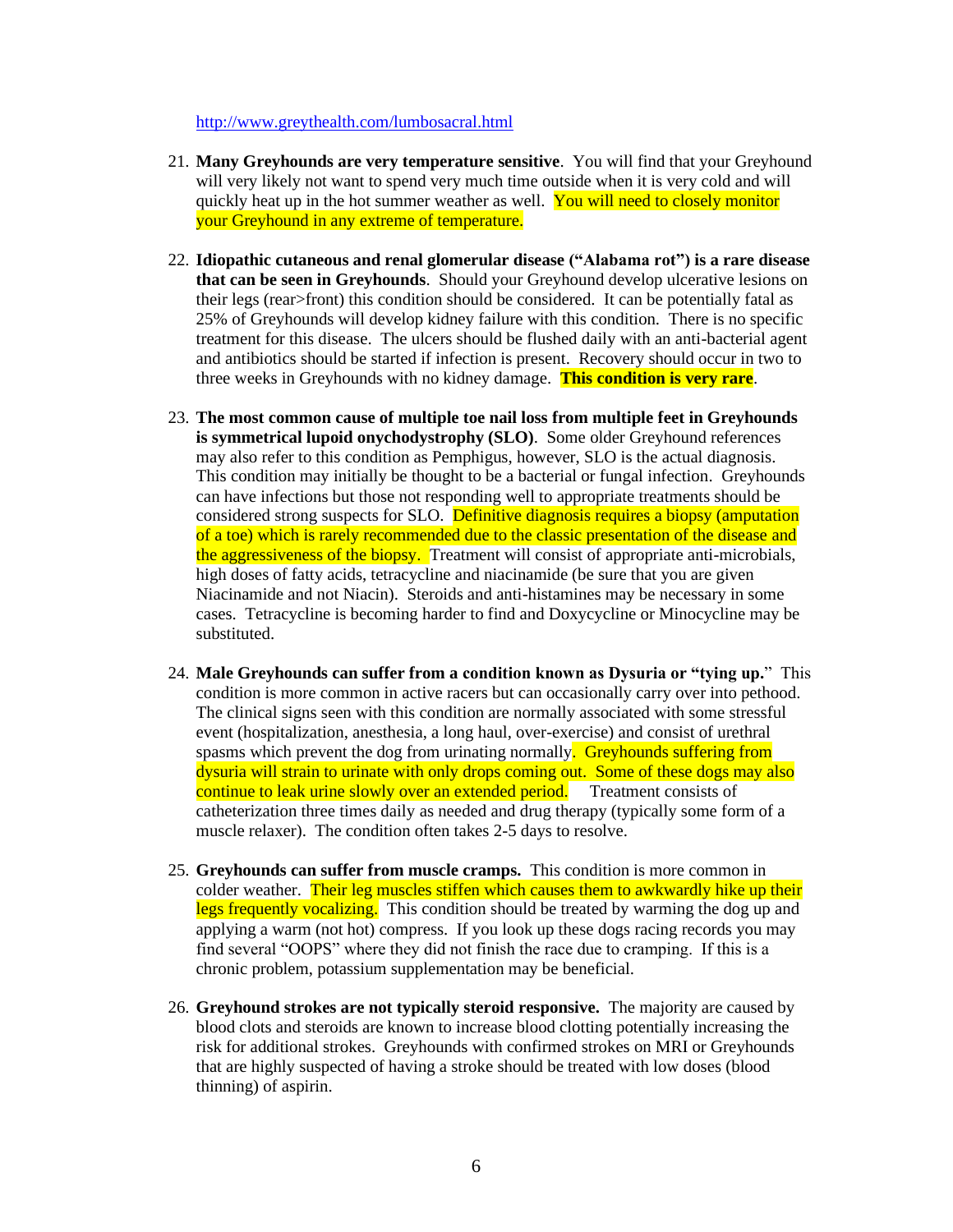- 27. Greyhounds are a breed that can be effected by **hypertension** (high blood pressure). This is a challenging diagnosis in Greyhounds as a published study showed many Greyhounds that had high blood pressures in the hospital had normal blood pressures when they were measured at home. If your Greyhound is found to have hypertension, you should have a urinalysis checked as hypertension is often linked with proteinuria (excessive protein levels in the urine). Conveniently, both hypertension and protein in the urine can often be treated with an oral medication called an Ace Inhibitor (e.g. Enalapril).
- 28. A rare cause of lameness in Greyhounds can be an arterial thrombus (blood clot) that restricts blood flow to one or both back legs resulting in consistent or intermittent discomfort depending on the size and location of the clot. The most consistent finding on exam, other than pain, would be a "pulse deficit" in the effected leg. An ultrasound can be used to confirm the clot and patients are most commonly treated initially with aspirin (Plavix another drug used in similar cases seemed to have no effect on platelet function in one unpublished study). A blood pressure can also be taken and is typically found to be lower in the effected limb (a pressure change of 30 mmHg between limbs is highly suggestive of a clot). Some cases can be progressive in spite of therapy and result in euthanasia while others may be managed for extended periods with only aspirin. Stronger "clot busting" drugs have not shown to be of much benefit in limited cases.
- 29. **Some Greyhounds suffer from excessive bleeding following surgical procedures or trauma.** Most standard tests (OSPT, APTT, fibrinogen concentration, VWF activity and function, etc.) done to evaluate clotting function in veterinary medicine have been normal in these dogs (therefore prescreening your dog will not be helpful). Current research suggests that the "bleeders" fail to develop as strong of a clot as quickly as normal dogs. The procoagulant, Aminocaproic acid (ACA) is being used to help prevent problems in patients undergoing invasive procedures or to treat bleeding once it has developed. The ACA can be started orally post-operatively the night of surgery as it has a rapid onset of action and the bleeding is not seen for 1-4 days following the procedure/trauma. The dose of ACA is 500-1000mg orally every 8 hours for 5 days (Greyhounds <75 lbs should receive 500mg and Greyhounds >75 lbs. should receive 1000mg). Transfusions of fresh frozen plasma or whole blood have also been effective but are no longer the treatment of choice if significant anemia is not present. Tranexamic acid 20-25mg/kg orally every 8 hours for 5 days can be substituted if ACA is unavailable.
- 30. **Greyhounds have lower vitamin B12 (cyanocobalamin) levels than other breeds.** The significance of this is unknown and treatment is controversial. This test is generally performed in dogs with persistent diarrhea, soft stools, or weight loss. If your Greyhound is diagnosed with a low cobalamin level, you have the option of supplementing them with cobalamin or checking their methylmalonic acid (MMA) level. If the MMA level is normal, then supplementation with cobalamin is not necessary. If the level is above normal then cobalamin supplementation should be started.
- 31. **There are rare anecdotal reports from anesthesiologists (Nancy Brock, DVM, ACVAA; [www.nancybrockvetservices.com\)](http://www.nancybrockvetservices.com/) of some Greyhounds developing a dangerously low and irregular heart rate during anesthesia due to high blood potassium levels.** Pre-anesthetic bloodwork was normal so this complication could not be predicted but appears to be exceptionally rare. Ideally Greyhounds would be monitored with an EKG while under anesthesia (this is a common feature on many anesthetic monitoring machines) as seeing the EKG is critical in determining if a slow heart rate may be due to a high potassium level or something else. Emergency treatment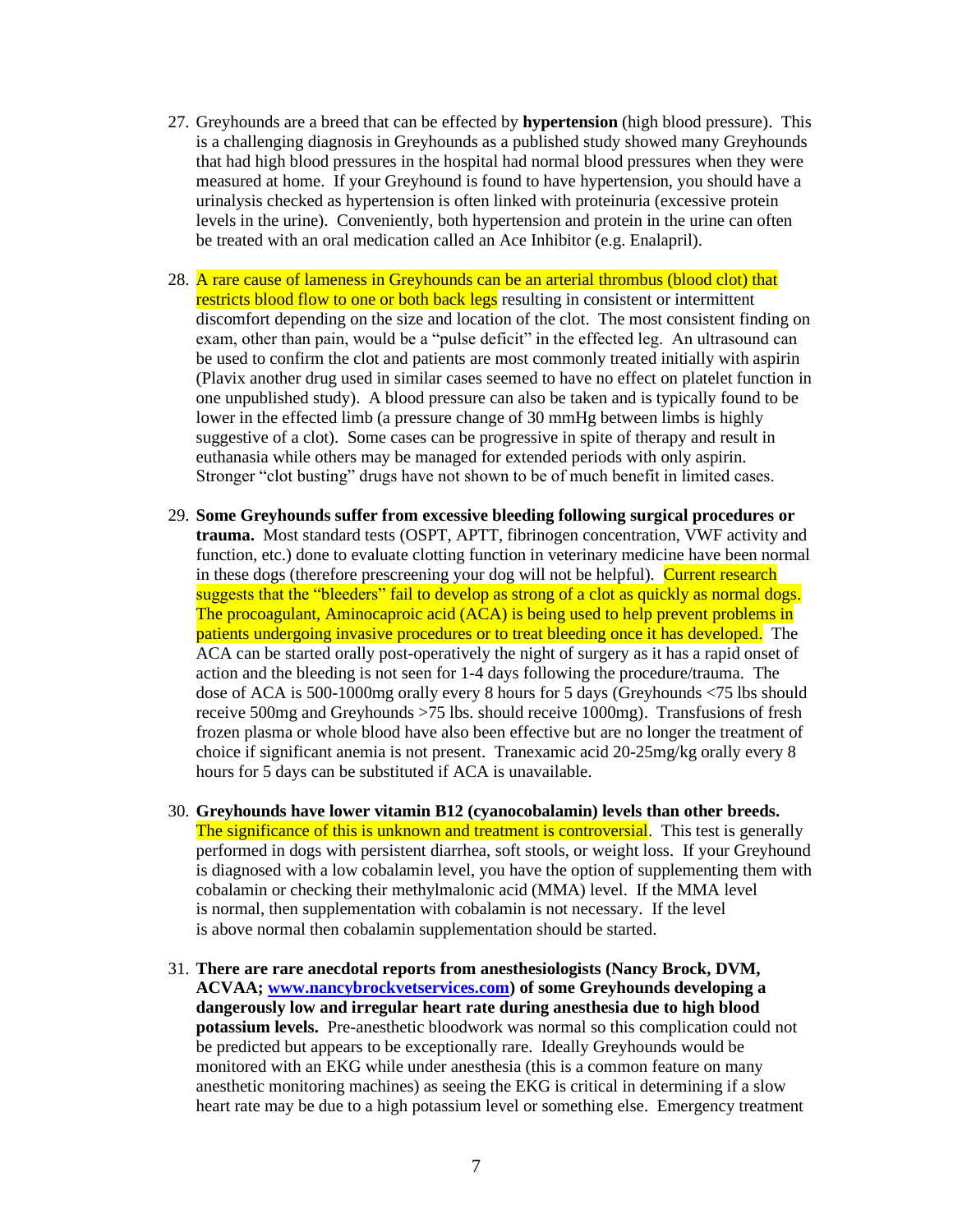would initially consist of intravenous calcium gluconate and may need to be started before a high potassium level could be confirmed on bloodwork.

[https://greytarticles.wordpress.com/medical-first-aid/anesthesia-surgical/high-potassium](https://greytarticles.wordpress.com/medical-first-aid/anesthesia-surgical/high-potassium-during-anesthesia-causes-greyhound-sudden-death/)[during-anesthesia-causes-greyhound-sudden-death/](https://greytarticles.wordpress.com/medical-first-aid/anesthesia-surgical/high-potassium-during-anesthesia-causes-greyhound-sudden-death/)

32. Research from Georgia has shown Greyhounds can get a **resistant strain of hookworms** that are very difficult to treat. I treat these using either **Advantage Multi or Coraxis** once monthly for heartworm prevention (after 3-4 months it helps to control hookworms all month long whereas other preventative products only deworm on the day they are given). Two weeks after the heartworm prevention is given, I recommend deworming using a liquid dewormer called Pyrantel Pamoate (Drontal, Drontal plus, Panacur are additional alternatives but more expensive). Continue this alternating protocol for a minimum of 6 months but treatment must encompass a full Winter (e.g. if I diagnosed a dog in March, I would treat for a minimum of 12 months). Recheck a regular fecal 3-4 months after starting treatment and a fecal antigen panel at the end of treatment to verify success.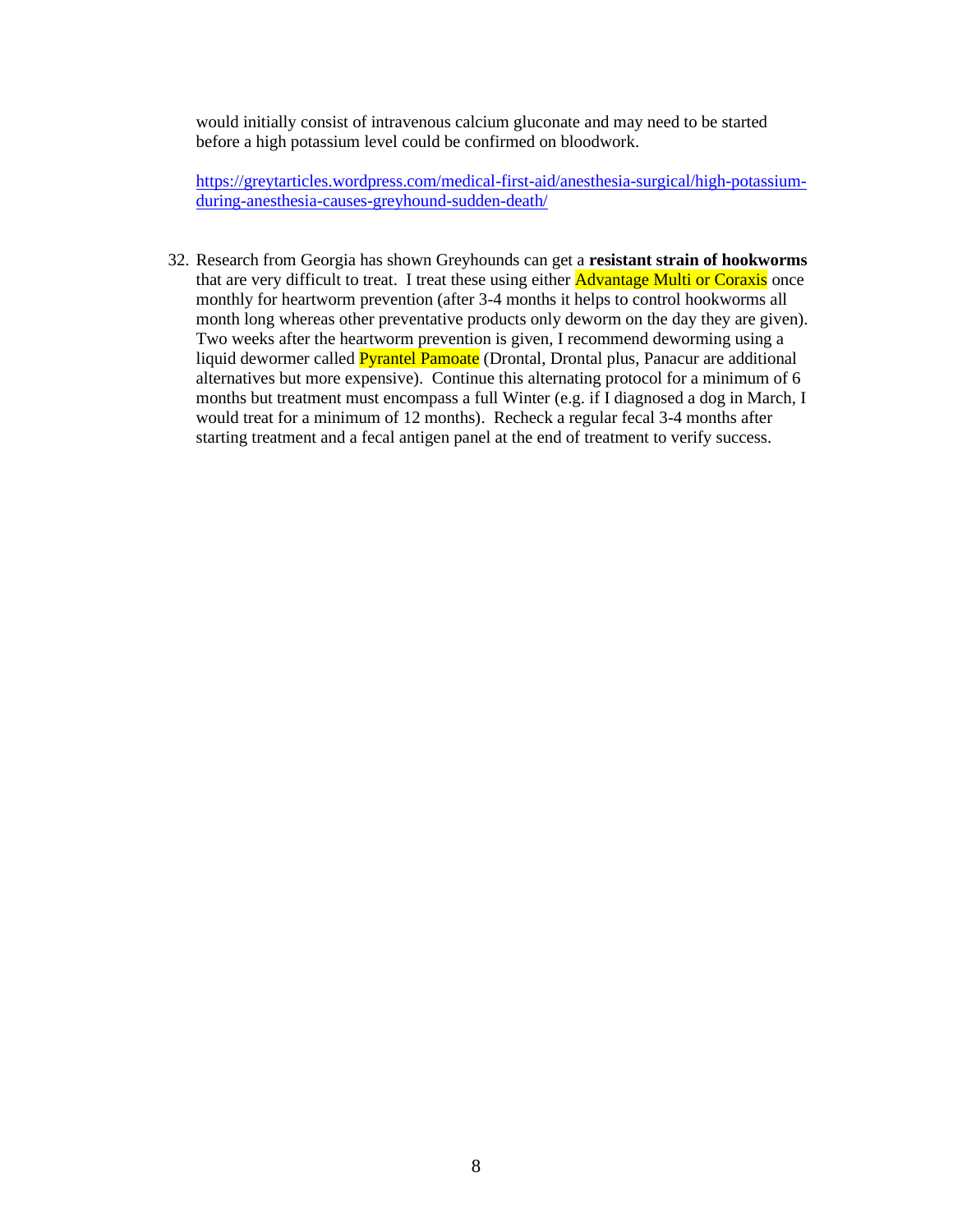# Greyhound Anesthesia

Some veterinarians and some Greyhound rescue groups make specific recommendations in regards to a "Greyhound anesthetic protocol" because they believe a specific drug is safer than another. In my opinion, any drug is only safe if the person using it is comfortable with it. A number of anesthetics are suitable to be used in Greyhounds and depending on which your veterinarian is most familiar with will dictate which would be the safest. No specific protocol will be cited in this packet; however, some general guidelines will be listed to help reduce the risk associated with anesthesia.

1. Never use thiobarbiturate anesthetics in Greyhounds. Never never never! Oh yeah and did I say never? Some specialists believe that a one time only dose of a thiobarbituate in a Greyhound is acceptable; however, there are many other safer options!

2. **Premedications**: these medications provide sedation, analgesia (pain relieving properties) and allow a lower dose of an anesthetic to be used. The most commonly used premedications include sedatives (Acepromazine, Medetomidine), opioids (Torbugesic, Butorphonal, Buprenorphine, Morphine, etc.) and anti-cholinergics (atropine and glycopyrollate). The anti-cholinergics are used to prevent a low heart rate sometimes associated with anesthesia. These medications may be used in various combinations. Some veterinarians believe that caution should be used when dosing Greyhounds with the premedication, **Acepromazine,** as they can be more sensitive to its effects and may require lower dosing.

3. **Induction agents**: Telazol, Propofol, Amidate, Alfaxan and Ketamine/Valium are all appropriate anesthetics for Greyhounds. I would recommend using whichever your veterinarian is most familiar with… just remember no thiobarbiturates (Thiopenthol).

4. **Gas anesthesia**: Isoflurane and Sevoflurane are both acceptable and there is no significant clinical difference between the two in their use in general practice in most cases.

5. **Intravenous catheters**: An intravenous catheter should be placed prior to surgery. This gives the surgeon instant venous access in case of an emergency and allows your Greyhound to receive fluids during surgery which help in maintaining normal blood flow and blood pressure.

6. **Presurgical bloodwork**: Presurgical bloodwork done should be checked prior to anesthesia. The bloodwork allows for a quick check of liver and kidney functions among other things which may influence which anesthetics are used or if surgery should even be performed. The bloodwork should ideally be drawn within four weeks of the anesthetic event and in some cases can be done the same morning of anesthesia.

7. **Temperatures**: ask to have your Greyhound's temperature monitored periodically during and after surgery. In rare instances, Greyhounds have been known to have a reaction to an anesthetic or muscle fasciculations which allowed their body temperatures to climb in excess of 106 degrees. Monitoring of the patient allows for quick recognition and treatment of this problem.

8. **Drug Metabolism**: Greyhounds have lower concentrations of the drug metabolizing enzyme hepatic cytochrome P-450 (CYP) in the liver, which can cause an erratic metabolism of certain medications. This is of importance with anesthesia as a patient taking a medication that is metabolized by CYP enzymes may take longer to recover from it. For example, a Greyhound receiving the antibiotic Chloramphenicol may take hours instead of minutes to recover from the anesthetic Propofol.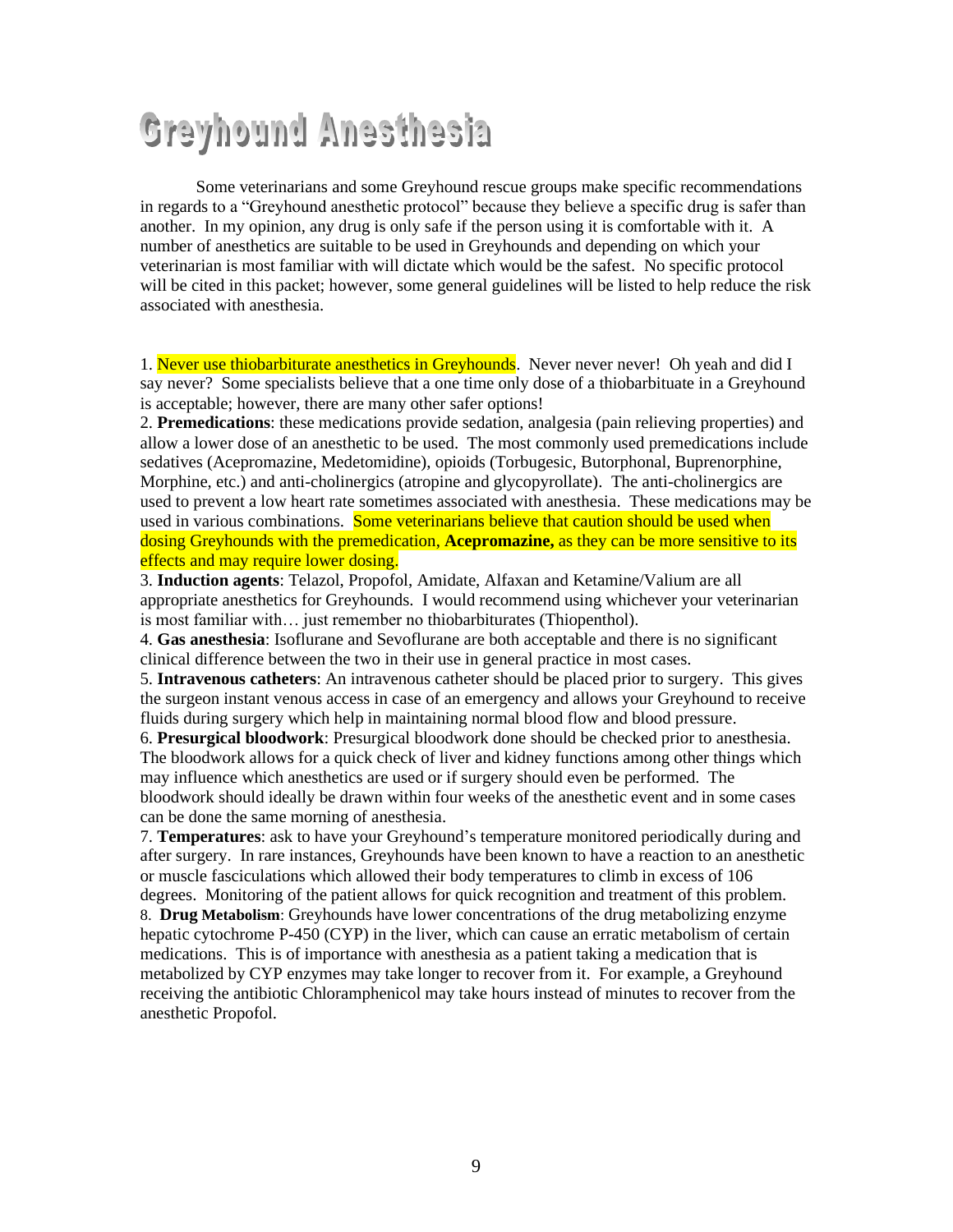## *Thyroid Function Testing in Greyhounds*

*Sm Anim Clin Endocrinol 12[1]:4 Jan-Apr'02 Review Article 0 Refs*

C.B. Chastain, DVM, MS, Dipl. ACVIM (Editor) & Dave Panciera, DVM, MS, Dipl. ACVIM (Assoc. Editor) Sm An Clin Endo

Gaughan KR, Bruyette DS.; Am J Vet Res 2001; 62:1130-1133

**BACKGROUND**: Thyroid function tests are frequently evaluated in greyhounds because of alopecia, infertility, and poor race performance. In most cases, hypothyroidism is not present, despite the finding of decreased serum total thyroxine (T4) concentrations. Sight hounds, including greyhounds and Scottish deerhounds are known to have serum T4 concentrations lower than other breeds of dogs. This can result in an erroneous diagnosis of hypothyroidism.

**SUMMARY**: Basal serum T4, free T4 (fT4), and the serum T4 and fT4 response to thyroid-stimulating hormone (TSH) administration were evaluated in a group of healthy pet dogs and in two groups of healthy greyhounds. All pet dogs and 56 greyhounds had serum T4 and fT4 response to thyrotropin-releasing hormone (TRH) administration evaluated. Serum concentration of endogenous canine TSH (cTSH) was measured in 18 pet dogs and 87 greyhounds. The pet dog group consisted of 19 dogs of various breeds (no greyhounds), with a mean age of 5.2 years. One group of greyhounds consisted of 37 female dogs with a mean age of 1.4 years that were actively racing and currently receiving testosterone for suppression of estrus. The second group of greyhounds consisted of 61 dogs with a mean age of 4.9 years that were not receiving testosterone. Greyhounds receiving testosterone were significantly younger than those not receiving testosterone and pet dogs. Of the greyhounds not receiving testosterone, none of the females (n = 35) were racing, while 10 of the 26 males were actively racing. No dog had received thyroid supplementation, glucocorticoids, or anabolic steroids with the exception of testosterone within 3 months of study. The mean basal serum T4 concentration was significantly lower in the greyhound groups than in the pet dog group. The mean basal serum fT4 concentration was significantly lower in the greyhound groups than in the pet dog group. The mean serum T4 response to TSH was significantly greater in pet dogs than in greyhounds either receiving testosterone or not. Greyhounds receiving testosterone had significantly higher serum T4 concentrations post-TSH than greyhounds not receiving testosterone. While there was no difference between the mean serum fT4 concentration after TSH administration in pet dogs and greyhounds receiving testosterone, the fT4 concentration in greyhounds not treated with testosterone was significantly less than the other groups. The mean serum T4 concentration in response to TRH administration was significantly lower in both groups of greyhounds than in pet dogs. The mean serum fT4 concentration after TRH administration was significantly lower in greyhounds not receiving testosterone than in greyhounds treated with testosterone or pet dogs. Mean serum cTSH concentrations were not significantly different between any of the three groups. The reference ranges for all greyhounds were established as basal concentrations of T4, fT4, and cTSH were 2.1 to 37 nmol/L, 1.3 to 32.2 pmol/L, and 0.03 to 1.3 ng/ml, respectively. The authors concluded that greyhounds have a lower reference range for serum T4 and fT4 concentrations than that of other breeds.

**CLINICAL IMPACT**: This study shows that serum T4 and fT4 concentrations in greyhounds are considerably lower than in non-greyhound dogs and clearly demonstrates the difficulty in diagnosing hypothyroidism in this breed. The lower limit of the reference range for T4 and fT4 concentrations in greyhounds is near the lower sensitivity of the assays. Therefore, it may be impossible to establish a diagnosis of hypothyroidism based solely on these hormones. Because the serum TSH concentration was similar to that of other breeds, an elevated cTSH combined with T4 and fT4 concentrations at the low end of the reference range combined with appropriate clinical signs is necessary to diagnose hypothyroidism in greyhounds. Dynamic testing using TSH or TRH stimulation testing may also be useful, but less practical. Testing when appropriate clinical signs are present is of particular importance in greyhounds. Caudal thigh alopecia, common in greyhounds, is not caused by hypothyroidism, and infertility is likely to be only infrequently caused by hypothyroidism in female dogs. Exogenous testosterone used to suppress the estrous cycle does not appear to alter basal serum concentrations of T4, fT4, or c-TSH, but responses to TSH or TRH stimulation may be increased by testosterone administration.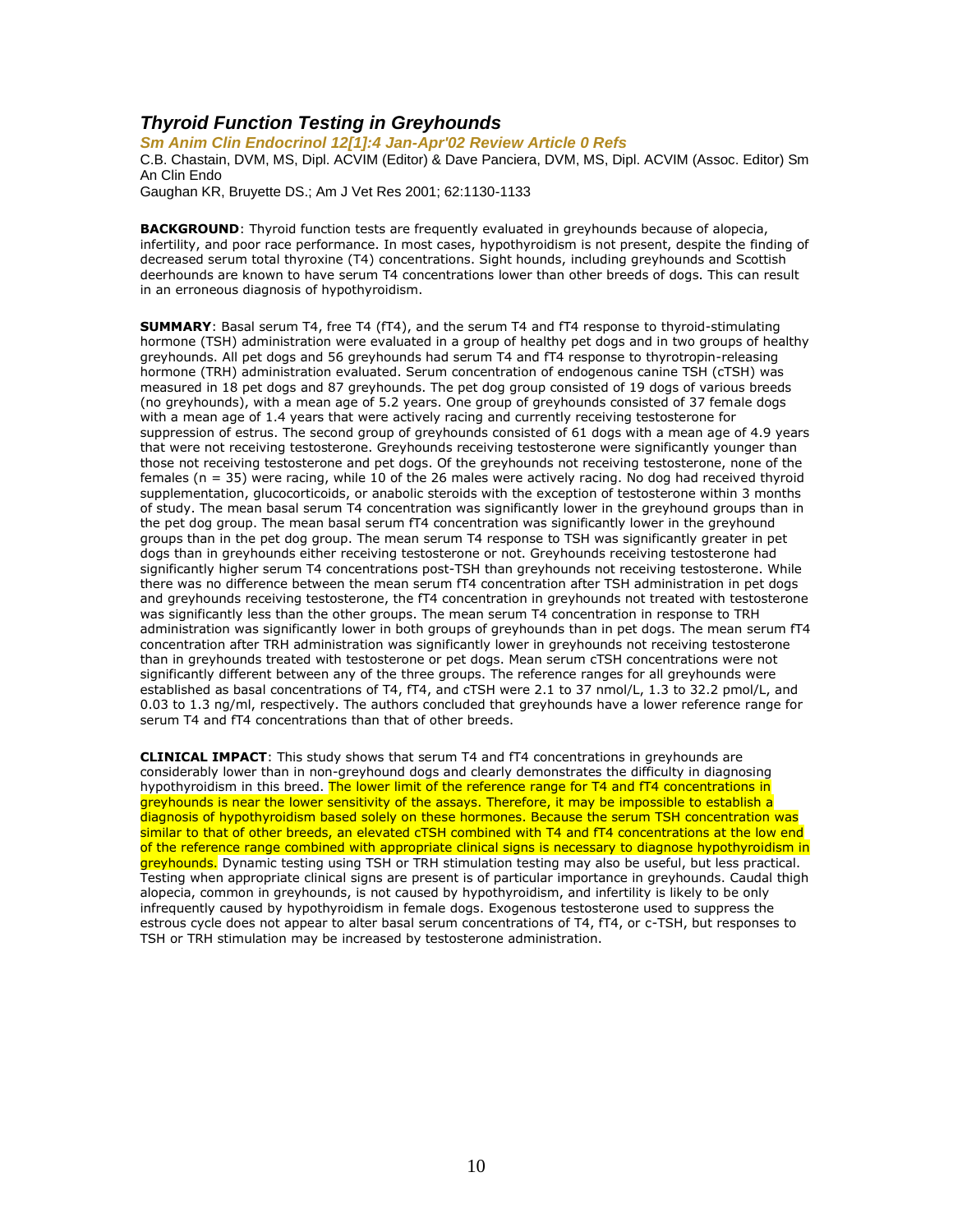#### *Thyroid function testing in Greyhounds.*

*Am J Vet Res 62[7]:1130-3 2001 Jul* Gaughan KR, Bruyette DS

**OBJECTIVE**: To evaluate thyroid function in healthy Greyhounds, compared with healthy non-Greyhound pet dogs, and to establish appropriate reference range values for Greyhounds.

**ANIMALS**: 98 clinically normal Greyhounds and 19 clinically normal non-Greyhounds.

**PROCEDURES**: Greyhounds were in 2 groups as follows: those receiving testosterone for estrus suppression (T-group Greyhounds) and those not receiving estrus suppressive medication (NT-group Greyhounds). Serum thyroxine (T4) and free thyroxine (fT4) concentrations were determined before and after administration of thyroid-stimulating hormone (TSH) and thyroid-releasing hormone (TRH). Basal serum canine thyroid stimulating hormone (cTSH) concentrations were determined on available stored sera.

**RESULTS**: Basal serum T4 and fT4 concentrations were significantly lower in Greyhounds than in non-Greyhounds. Serum T4 concentrations after TSH and TRH administration were significantly lower in Greyhounds than in non-Greyhounds. Serum fT4 concentrations after TSH and TRH administration were significantly lower in NT-group than Tgroup Greyhounds and non-Greyhounds. Mean cTSH concentrations were not different between Greyhounds and non-Greyhounds.

**CONCLUSIONS AND CLINICAL RELEVANCE**: Previously established canine reference range values for basal serum T4 and fT4 may not be appropriate for use in Greyhounds. Greyhound-specific reference range values for basal serum T4 and fT4 concentrations should be applied when evaluating thyroid function in Greyhounds. Basal cTSH concentrations in Greyhounds are similar to non-Greyhound pet dogs.

# *Thyroid hormone concentrations in young, healthy, pretraining greyhounds*

#### *Vet Rec. 2007 Nov; 161 (18): 616-619.*

RE Shiel, SF Brennan, AJ Omodo-Eluk, CT Mooney School of Agriculture, Food Science and Veterinary Medicine, University College Dublin, Belfield, Dublin 4, Ireland

Total thyroxine (T(4)) concentrations were below the non-breed-specific reference range in 42 of 46 healthy young greyhounds (91.3 per cent) and 16 (34.8 per cent) were at or below the limit of detection of the assay. Free T(4) concentrations were below the standard reference interval in 20.5 per cent of the animals and 13 per cent were at or below the limit of detection of the assay. In contrast, all the dogs' total tri-iodothyronine concentrations were within or above the non-breed-specific reference range and 67 per cent were within the upper half. All the dogs' thyroid stimulating hormone concentrations were within the non-breed-specific reference range. The results show that young greyhounds have markedly lower total and free T(4) concentrations than other breeds, and neither analyte can reliably be used to investigate the hypothyroidism in this breed as values were found below the limit of detection of each respective assay.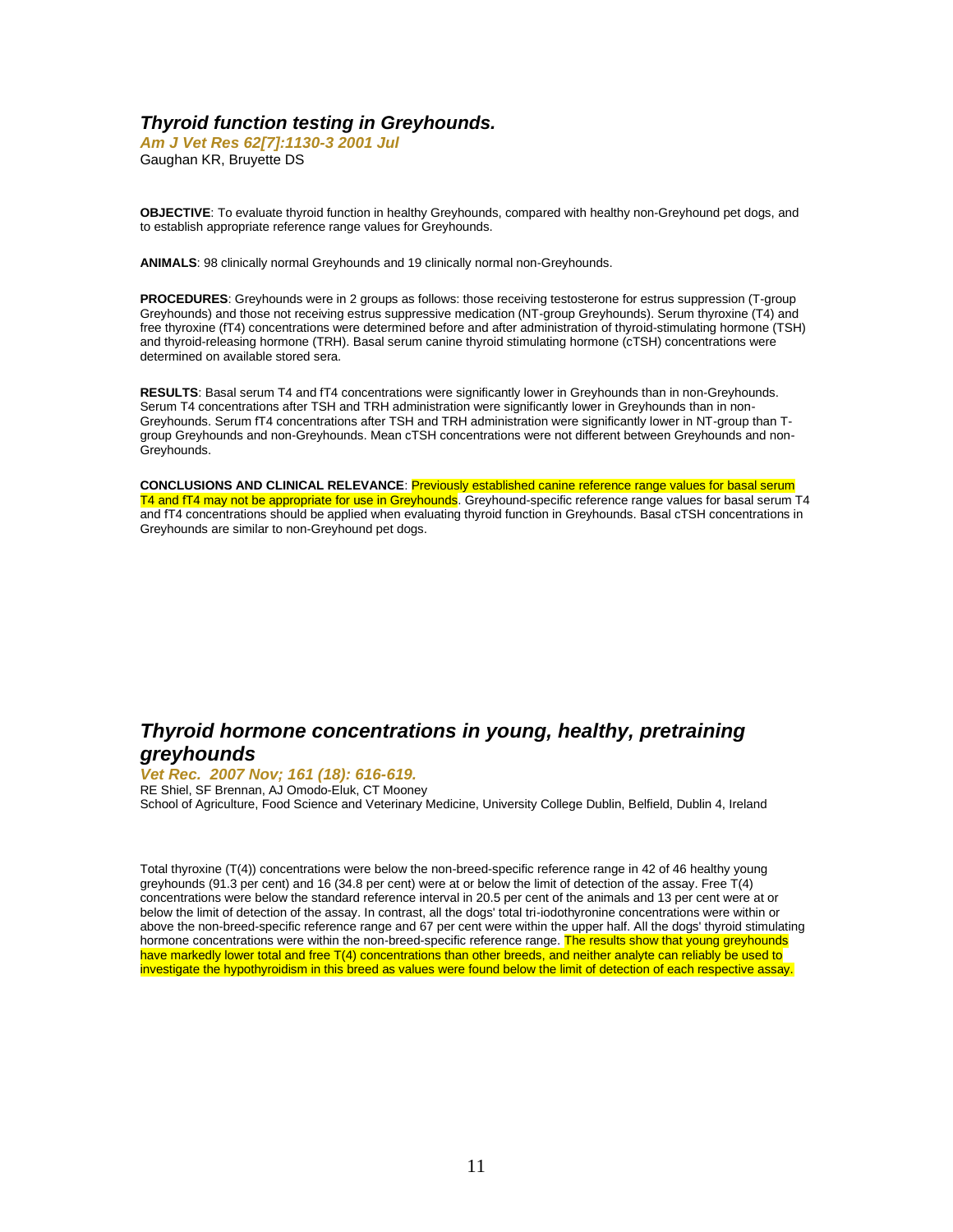#### *Platelet concentration and hemoglobin function in Greyhounds*

*J Am Vet Med Assoc 205[6]:838-841 Sep 15'94 Clinical Study 16 Refs* \*Patrick S. Sullivan, DVM, PhD; Heather L. Evans, DVM; T. P. McDonald, PhD \*Centers for Disease Control and Prevention, Division of HIV/AIDS, 1600 Clifton Rd. Mailstop E-47. Atlanta. GA 30333.

Hematologic characteristics of 36 Greyhounds were studied and compared with characteristics of 22 non-Greyhound controls. Fourteen of the Greyhounds were tested and found to be seronegative for Ehrlichia canis and Babesia canis. Compared with the non-Greyhounds, Greyhounds had higher mean hemoglobin concentration, PCV, mean corpuscular volume, and mean cellular hemoglobin, and lower mean RBC count, hemoglobin P50 value, Hill coefficient, platelet count, and total plasma protein concentration. The lower mean hemoglobin P50 value in Greyhounds suggested that the higher mean hemoglobin concentration and PCV were not solely a result of selective breeding for superior racing abilities, but that Greyhound hemoglobin may have a greater affinity for oxygen than does the hemoglobin of non-Greyhounds.

# *Hematologic and Serum Biochemical Reference Values in Retired Greyhounds*

*Compend Contin Educ Pract Vet 22[3]:243-248 Mar'00 Review Article 9 Refs*

Janet E. Steiss, DVM, PhD; William G. Brewer, Jr., DVM; Elizabeth Welles, DVM, PhD; James C. Wright, DVM, PhD

College of Veterinary Medicine, Auburn University, AL

Research has indicated that results of blood tests for retired greyhounds may fall outside the established normal ranges for the general canine population and that specific parameters for retired greyhounds may need to be established. Based on the study discussed in this article, the authors determined that hemoglobin, creatinine, sodium, total carbon dioxide, and anion gap tend to be elevated whereas globulin tends to be decreased in healthy retired greyhounds. Practitioners need to be aware of these breedspecific differences in order to make accurate diagnoses in greyhounds.

# *Bald Thigh Syndrome of Greyhound Dogs: Gross and Microscopic Findings*

*Vet Dermatol 11[1]:49-51 Mar'00 Short Communication 6 Refs*

\* Polly R. Schoning & Laine A. Cowan

\* Dept. of DM/P, Mosier Hall, College of Veterinary Medicine, Kansas State University, Manhattan KS 66506, USA

Bald thigh syndrome (BTS) is a disease limited to Greyhound dogs. It is characterized clinically and grossly by bilateral hair loss on the lateral and caudal thighs. The cause of BTS is unknown but may be associated with hypothyroidism or hyperadrenocorticism. Samples of skin, thyroid glands, and adrenal glands from 43 Greyhound dogs with BTS were examined microscopically. Microscopic changes were characterized by dilatation of follicular infundibula, presence of catagen follicles and epidermal hyperplasia. Changes in the skin from these Greyhound dogs suggest an endocrinopathy as the cause; however, we were unable to confirm which one.

#### *Skin Diseases in Greyhounds*

*Vet Med 95[2]:115-124 Feb'00 Review Article 15 Refs* Glen Burkett, BVSc, Dipl. ACVD Florida Veterinary Specialists, 3000 Busch Lake Blvd., Tampa, FL 33614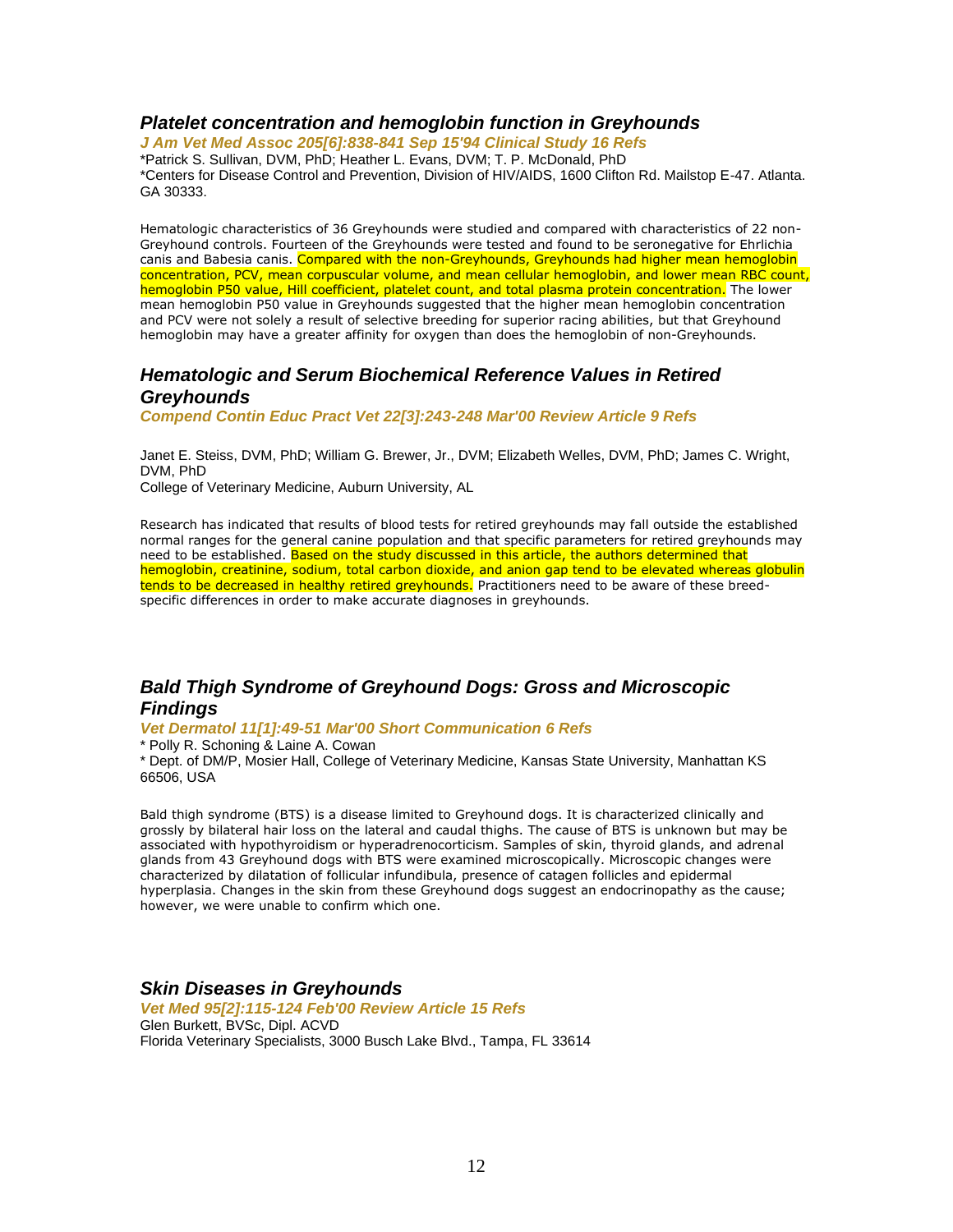## *A Comparison Of Echocardiographic Indices Of The Nonracing, Healthy Greyhound To Reference Values From Other Breeds*

*Vet Radiol 36[5]:387-392 Sep/Oct'95 Review Article 25 Refs* \*Patti S. Snyder, DVM, MS, , DVM, MS, Clarke E. Atkins, DVM \*PO Box 100126 HSC, University of Florida, Gainesville, FL 32610

Echocardiographic evaluation of healthy, nonexercising, awake greyhounds revealed substantial differences in left ventricular cavity dimensions, wall thickness, systolic time intervals and fractional shortening as compared to previously reported normal echocardiographic values obtained from mongrels and various other dog breeds. Despite corrections for body surface area and body weight, these differences remained, suggesting that breed and body conformation should be considered when interpreting echocardiographic studies in the dog.

#### *Metabolic and physiologic effects of athletic competition in the Greyhound Companion Anim Pract 2[8]:7-11 Aug'88 20 Refs*

R. A. Taylor, DVM, MS, Dipl ACVS Alameda East Veterinary Hospital, 9870 East Alameda Ave, Denver, CO 80231

Review article examining the peculiarities of the greyhound, a sprint racer. Racing greyhounds in the US run counterclockwise, on an oval track 5/16 to 3/8 mile long, and the typical race lasts around 45 seconds. Track surfaces, maintenance, length and banking of turns are extremely variable, as are the conditions of temperature and humidity under which races are run.

GREYHOUNDS DIFFER from other dogs in many respects. Compared to other dogs, their hearts are larger, stronger, and slower [resting heart rate 30 - 50 bpm], and they have a higher mean arterial pressure and lower peripheral resistance. The lower resting heart rate is at least partially a training effect; retired greyhounds have resting heart-rates closer to the average. Because they redistribute blood poorly, they compensate poorly for heat stress. They also have a greater muscle mass than the average dog.

LABORATORY FINDINGS. Compared with other breeds, **greyhounds have higher PCVs and larger** erythrocytes, larger total red cell counts, and higher hemoglobin values. These values are presented in a table.

POST-EXERCISE CHANGES measured after racing demonstrate transient increases in WBC counts, RBC counts, PCV, and hemoglobin levels. Proteinuria has been documented; myoglobinuria is reported, but has not been extensively studied. A dramatic increase in lactic acid levels is seen, from 7.97 +/- 0.04 mg/dl to 221.7 +/- 7.44mg/dl, followed by a rapid return to normal levels within 1 hour. Greyhounds are usually hyperthermic, as well as tachypneic after a race.

ANAEROBIC METABOLISM in greyhounds is the primary source of energy during racing. Studies have shown that energy requirements in sprinters may increase 20 times over resting levels, and only 5% of the energy used in a greyhound race comes from aerobic metabolism. Part of the greyhound's efficiency in using anaerobic metabolism is the result of a higher than average proportion of Type II muscle fibers, which use anaerobic metabolism to generate energy.

A discussion of aerobic and anaerobic glycolysis and oxygen debt is illustrated by diagrams.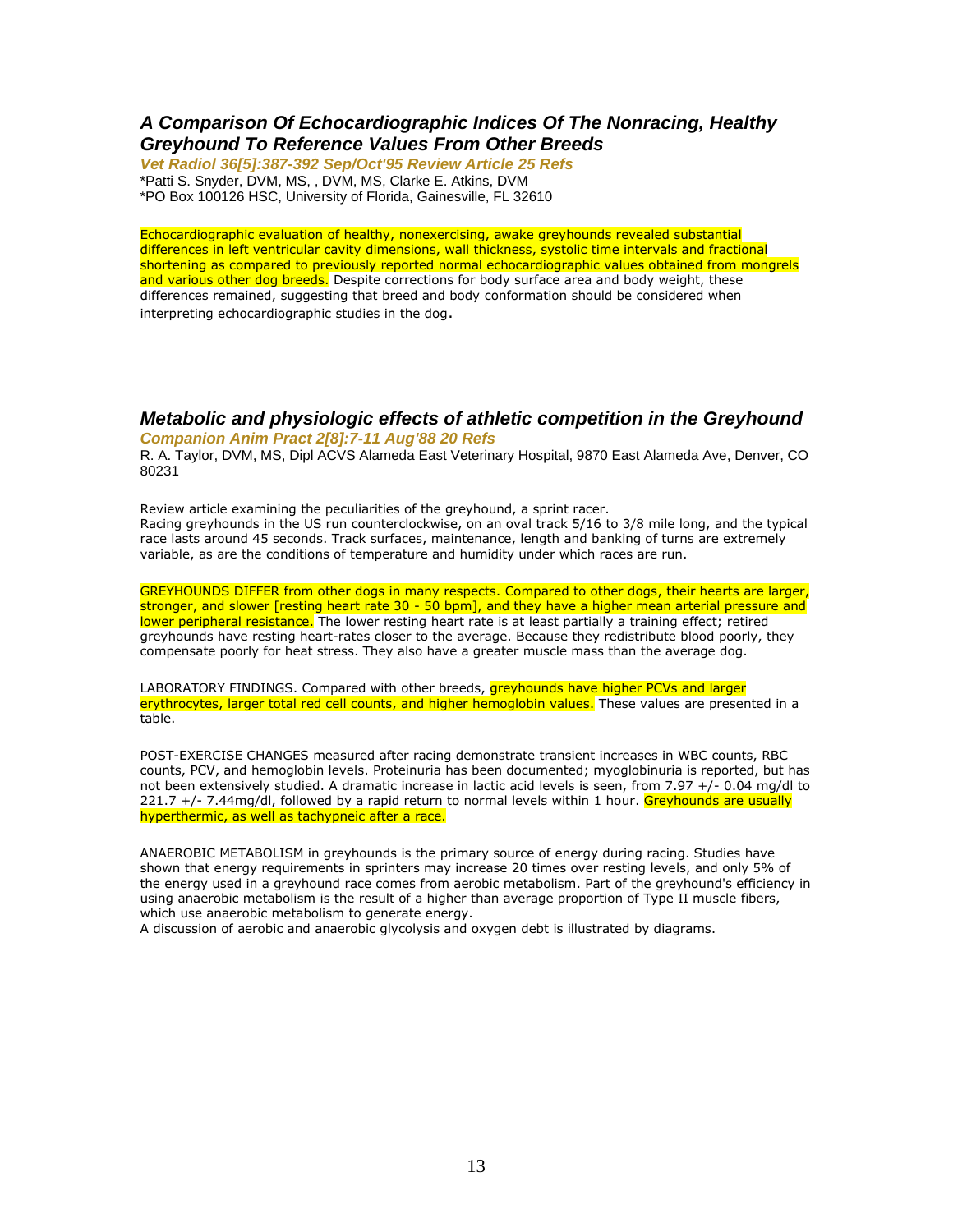# **Hematologic Values in Mongrel and Greyhound Dogs Being Screened for Research Use**

*J Am Vet Med Assoc 1971 Dec 1; 159(11): 1603-6* Porter, JA Jr and Canaday, WR Jr.

Hematologic and blood chemistry data were collected from Greyhounds and from mongrel dogs. Data were distributed according to sex and, in the case of the mongrels, according to weight. The Greyhounds' mean values for red blood cell (RBC) counts, for packed cell volume (PCV), and hemoglobin (Hb) determinations were greater than those of the mongrels, in most cases significantly so (P<0.01). The mongrel dogs, on the other hand, had higher mean values than Greyhounds in reference to the white blood cell (WBC) counts and relative percentage of eosinophils. The serum sodium, chlorides, bilirubin, and glutamic oxaloacetic transaminase values were greater, and in most cases significantly so, for the Greyhounds in comparison to the mongrels. The mongrel dogs had a higher total serum protein and a lower serum albumin content than did the Greyhounds. The female Greyhounds had a significantly higher blood urea nitrogen value than did the mongrels. The mean alkaline phosphatase activity values were significantly higher for male mongrels weighing less than 15kg than for male Greyhounds.

#### *Fractures and Dislocations of the Racing Greyhound\_Part I Compend Contin Educ Pract Vet 17[6]:779-786 Jun'95 Review Article 25 Refs*

\* Mark A. Anderson, DVM, MS, and Gheorghe M. Constantinescu, DVM, PhD, Drhc, Larry G. Dee, DVM, and Jon F. Dee, DVM, MS

\* Dept. of Clinical Studies, School of Veterinary Medicine, University of Pennsylvania, Philadelphia, PA

-Greyhounds sustain many fractures and dislocations that are uncommon in other breeds of dogs. The counter-clockwise direction of racing, the repetitive nature of racing, and track conditions predispose greyhounds to many atypical injuries. Most injuries that occur as a result of racing involve, or are distal to, the carpus and tarsus. The repetitive nature of racing predisposes greyhounds to stress fractures that are not seen routinely in nonworking dogs. A better understanding of injuries sustained by racing greyhounds gives the practitioner an appreciation of the unique nature of these injuries and how they affect the dogs that participate in this increasingly popular sport.

#### *Fractures and Dislocations of the Racing Greyhound\_Part II*

*Compend Contin Educ Pract Vet 17[7]:899-909 Jul'95 Review Article 24 Refs* \* Mark A. Anderson, DVM, MS, and Gheorghe M. Constantinescu, DVM, PhD, Drhc, Larry G. Dee, DVM, and Jon F. Dee, DVM, MS

\* Dept. of Clinical Studies, School of Veterinary Medicine, University of Pennsylvania, Philadelphia, PA

Most pelvic limb injuries sustained by racing greyhounds are a result of the counterclockwise direction of racing. The central tarsal bone is one of the most frequently fractured bones in the pelvic limb because of the high compressive forces that are placed on the medial surface of the tarsus during racing. Central tarsal bone fractures lead to a loss of integrity of the medial buttress of the tarsus, which predisposes the other tarsal bones to injury. Similar to injuries of the thoracic limb, most pelvic limb injuries are distal to and include the tarsus. Because most injuries sustained by greyhounds are uncommon in other breeds, the orthopedic surgeon must have a good understanding of the anatomy of greyhounds and techniques used to repair pelvic limb injuries. Tarsal bone injuries as well as metatarsal and phalangeal injuries, which are commonly seen in the pelvic limb, are described. In addition, several unique as well as less common orthopedic injuries sustained by racing greyhounds and methods for repair of the various fractures are reviewed.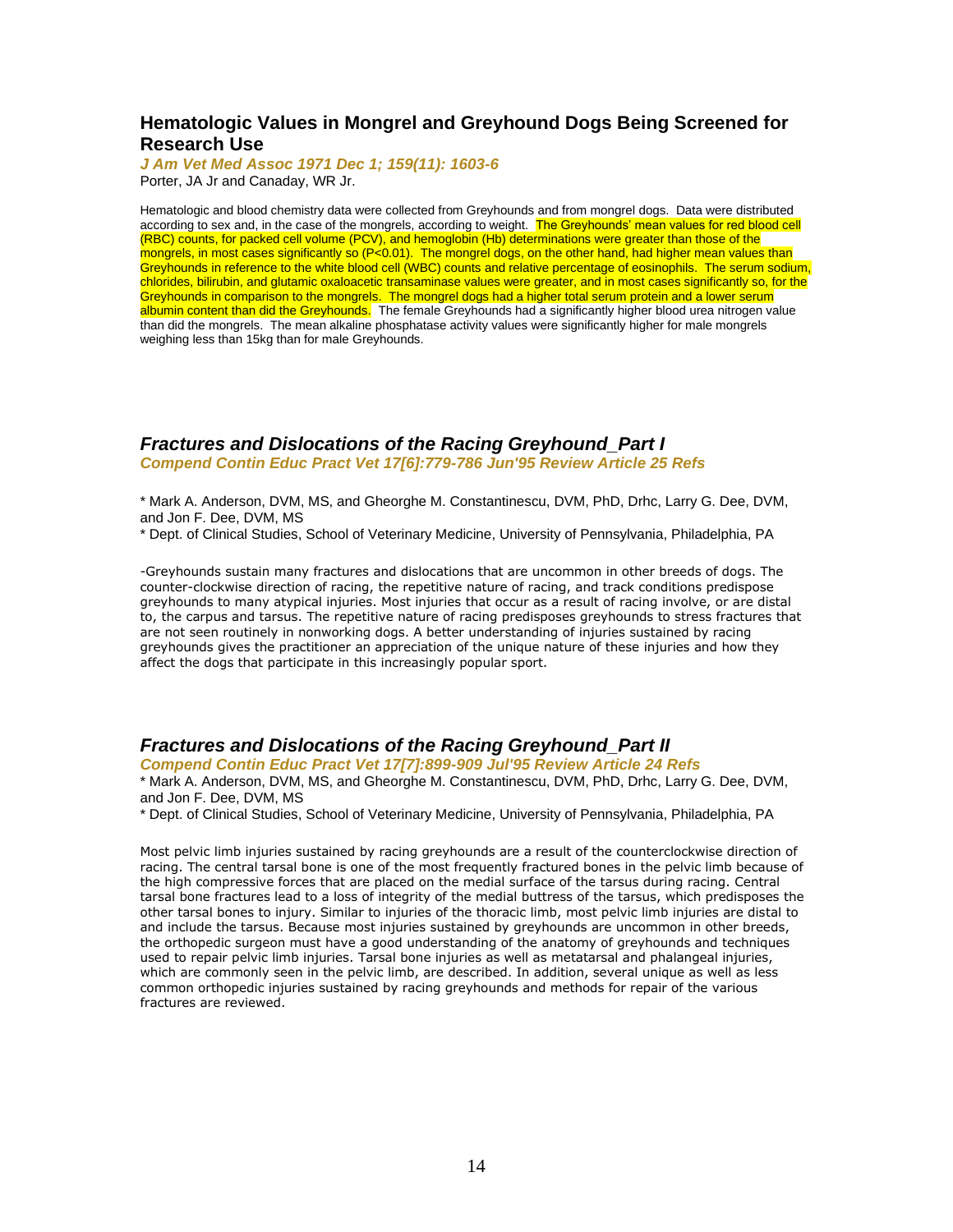#### *Induction of anesthesia with diazepam-ketamine and midazolam-ketamine in greyhounds.*

*Vet Surg 20[2]:143-7 1991 Mar-Apr* Hellyer PW ; Freeman LC ; Hubbell JA

Anesthesia was induced in 14 greyhounds with a mixture of diazepam or midazolam (0.28 mg/kg) and ketamine (5.5 mg/kg), and maintained with halothane. There were no significant differences in weight, age, or duration of anesthesia between the treatment groups. Time to intubation with diazepam-ketamine (4.07 +/- 1.43 min) was significantly longer than with midazolam-ketamine (2.73 +/- 0.84 min). Heart rate, respiratory rate, PaCO2, and arterial pH did not vary significantly during anesthesia in either treatment group. Arterial blood pressures, PaO2, halothane vaporizer setting, and body temperature changed significantly from baseline values in both treatment groups during anesthesia. Times to sternal recumbency and times to standing were not significantly different. These data suggest that both diazepam-ketamine and midazolam-ketamine are useful anesthetic combinations in greyhounds. In combination with ketamine, midazolam offers little advantage over diazepam.

#### **Anesthesia of the Sighthound**

*From the Department of Pharmacology and Experimental Therapeutics, Sackler School of Graduate Biomedical Sciences, Tufts University, Boston, MA, and the Department of Clinical Sciences, Tufts University School of Veterinary Medicine, North Grafton, MA.*  Michael H. Court

Address reprint requests to Michael H. Court, BVSc, DACVA, Department of Pharmacology and Experimental Therapeutics, M & V 217, 136 Harrison Avenue, Boston, MA 02111.

The sighthounds are an ancient group of dog breeds that have been selectively bred for high-speed pursuit of pretty by sight. Probably as a consequence of this selection process, these dogs have a number of idiosyncrasies that can potentially adversely affect their anesthetic management. These include (1) nervous demeanor which can lead to stressinduced clinical complications, such as hyperthermia; (2) lean body conformation with high surface-area-to-volume ratio, which predisposes these dogs to hypothermia during anesthesia; (3) hematological differences such as a higher packed cell volume and lower serum protein compared with other dog breeds which may complicate interpretation of preanesthetic blood work; (4) Impaired biotransformation of drugs by the liver resulting in prolonged recovery from certain intravenous anesthetics, especially thiopental; and increased risks of drug interactions. Safe anesthetic management of sighthounds should include sedative premedications and appropriate use of analgesic drugs to minimize perioperative stress. Thiopental, or any other thiobarbiturate, should not be used in these dogs. Propofol, ketamine/diazepam combination, and methohexital are recommended alternative intravenous anesthetics. Avoid coadministration of agents that inhibit drug biotransformation, such as chloramphenicol. Inhalation anesthesia using isoflurane is the preferred anesthetic maintenance technique. Core body temperature should be monitored closely and techniques to minimize hypothermia should be employed both during anesthesia and into the recovery period.

#### **Serum creatinine concentrations in retired racing Greyhounds.**

*Vet Clin Pathol 2003; 32(1): 40-2*

Feeman WE 3rd, Couto CG, Gray TL.

**BACKGROUND**: Greyhounds frequently have laboratory values that are outside reference intervals established for dogs. Our recognition of increased serum creatinine concentrations in several Greyhounds posed a problem when evaluating a Greyhound with suspected renal disease.

**OBJECTIVE**: The purpose of this study was to compare serum creatinine concentrations between Greyhound and non-Greyhound dogs.

**METHODS**: Thirty retired racing Greyhounds and 30 age- and gender-matched control non-Greyhound dogs were evaluated. Serum creatinine concentrations in both groups were measured using a standard biochemical method and compared statistically using a Kruskal-Wallis test.

**RESULTS**: Creatinine concentration was significantly higher in the Greyhounds (P <.01) than in the control group. **CONCLUSION:** Greyhounds have a higher serum creatinine concentration than do non-Greyhound dogs. This idiosyncrasy should be taken into account when evaluating healthy Greyhounds and those with suspected renal disease.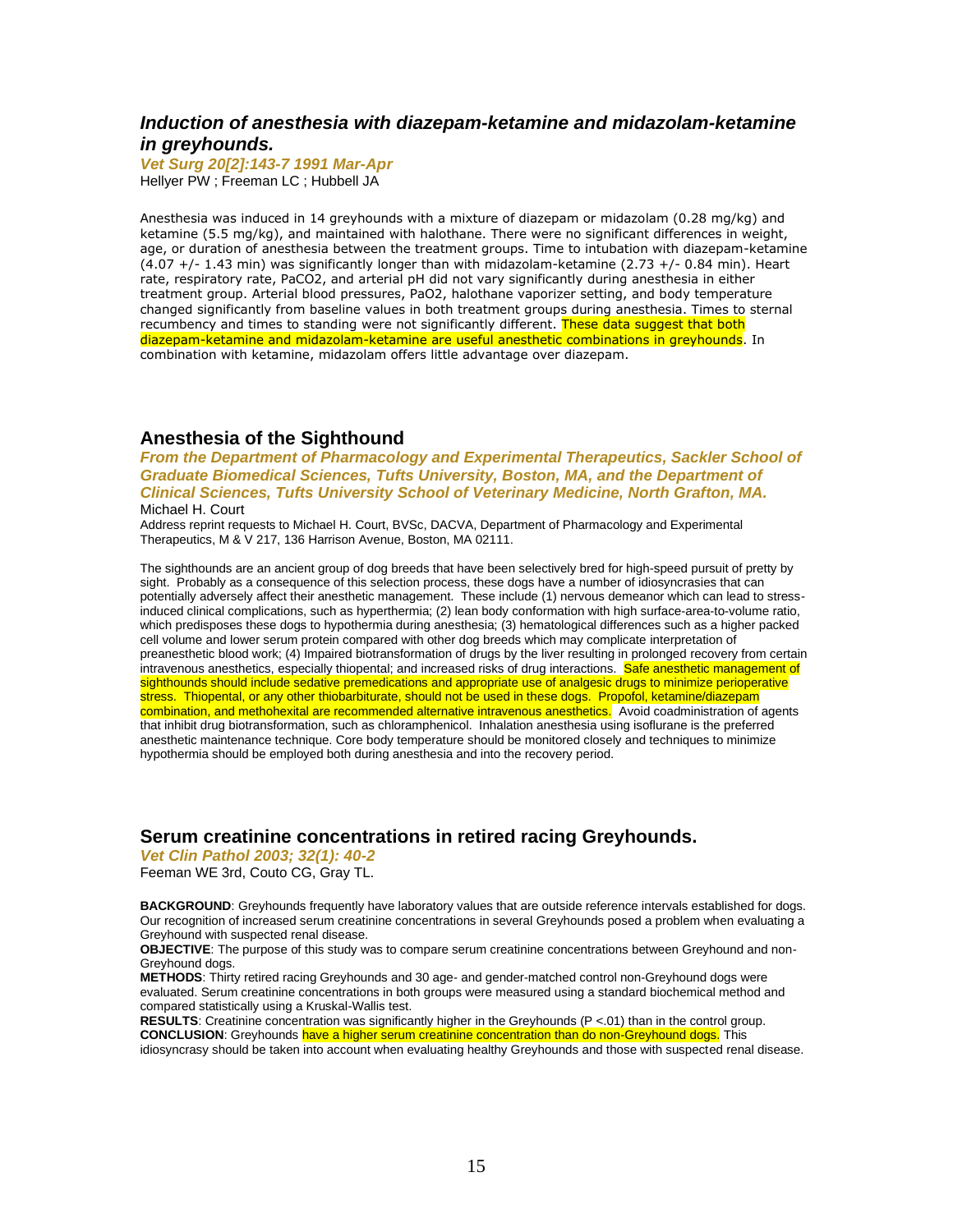# **Morphologic Characterization of Specific Granules in Greyhound Eosinophils.**

*Vet Clin Pathol 2005; 34 (2): 140-143* Cline Iazbik MC, Couto CG.

BACKGROUND: "Vacuolated" eosinophils (ie, eosinophils with empty, nonstaining granules) have been described previously in normal Greyhounds. However, to our knowledge, detailed studies of granules in vacuolated and normal eosinophils in this breed have not been performed.

OBJECTIVE: The objective of this prospective study was to characterize some of the morphologic, ultrastructural, and cytochemical staining features of specific (primary) granules in both normal and vacuolated eosinophils in Greyhound blood.

METHODS: Morphologic features of eosinophils in Wright's- and Diff-Quik-stained peripheral blood smears from 49 Greyhounds were compared with 200 blood smears from non-Greyhound dogs. Transmission electron microscopy was done on blood from 3 Greyhounds with vacuolated eosinophils and 3 with normal eosinophil granules. Blood smears from 4 of these dogs also were stained cytochemically with alkaline phosphatase (AP), chloracetate esterase (CAE), and alpha naphthyl butyrate esterase (ANBE). The morphologic features and tinctorial properties of vacuolated and normal eosinophils were compared.

RESULTS: Twenty-six Greyhounds (53%) had vacuolated eosinophils and 23 (47%) had normal granulated eosinophils in smears stained with Wright's stain. Only 1% of eosinophils were vacuolated in non-Greyhound dogs. Twenty of the 23 (85%) Greyhounds with normal granulated eosinophils on Wright's-stained smears had vacuolated eosinophils in smears stained with Diff-Quik. Ultrastructurally, no morphologic differences were observed between granules of vacuolated and normal eosinophils. Both vacuolated and normal eosinophils in Greyhounds were positive for AP and negative for CAE and ANBE, as expected for normal dogs.

CONCLUSION: Vacuolated eosinophils in Greyhounds likely reflect, at least in part, differential staining properties of the specific granules with different hematologic stains. Ultrastuctural and cytochemical features of eosinophil granules were similar in normal and vacuolated eosinophils from Greyhounds.

#### *Idiosyncrasies in Greyhounds that can affect their medical care*

*Vet Med 100[8]:592-600 2005 August* Feeman, WE 3rd

These athletes have been bred for speed and an even temper. But some irregularities in greyhounds will affect how to clinically assess and treat these dogs. Make sure you're prepared for the next greyhound that visits your practice.

# *Rooting Out the Cause of a Greyhound's Bad Breath*

*Vet Med 97[2]:86-91 Feb'02 Dental Corner 2 Refs* Jan Bellows, DVM, DAVDC, DABVP Hometown Animal Hospital and Dental Clinic, 17100 Arvida Parkway, Weston, FL 33326

Chronic ulcerative paradental stomatitis appears as marked ulceration of the buccal mucosa adjacent to calculus- and plaque-laden teeth. Bilateral lesions are common. Affected animals may have a hyperimmune response to plaque and calculus. Affected patients should be evaluated medically; the evaluation should include a complete blood count, serum chemistry profile, and urinalysis. Initial care involves teeth cleaning and polishing followed by an intraoral radiographic examination and probing. Extract teeth affected by stage 4 periodontal disease. Also extract stage 3 affected teeth if the owner cannot provide strict home care. Antibiotics are indicated to help control infection. Clindamycin has been shown to interrupt the glycocalix, which provides a foundation for plaque to attach to the tooth surface. Pain medication is also indicated. If initial therapy of teeth cleaning and home care is not effective, extraction of the chafing tooth is usually curative, because the local irritants are removed.

I frequently find periodontal disease when examining adopted greyhounds. A raw meat diet, a lack of tooth brushing during their early racing careers, stress (increased serum cortisol concentrations), and breed predisposition are implicated for periodontal disease occurrence.

This dog was treated with multiple extractions and doxycycline gel because of the extent of oral disease. Doxycycline gel is indicated for treating and controlling periodontal disease in dogs. In clinical trials, patients treated with Doxirobe exhibited attachment level gains because of reattachment of functional epithelium, periodontal pocket depth reductions, and improved gingival health, as long as the owner performed home care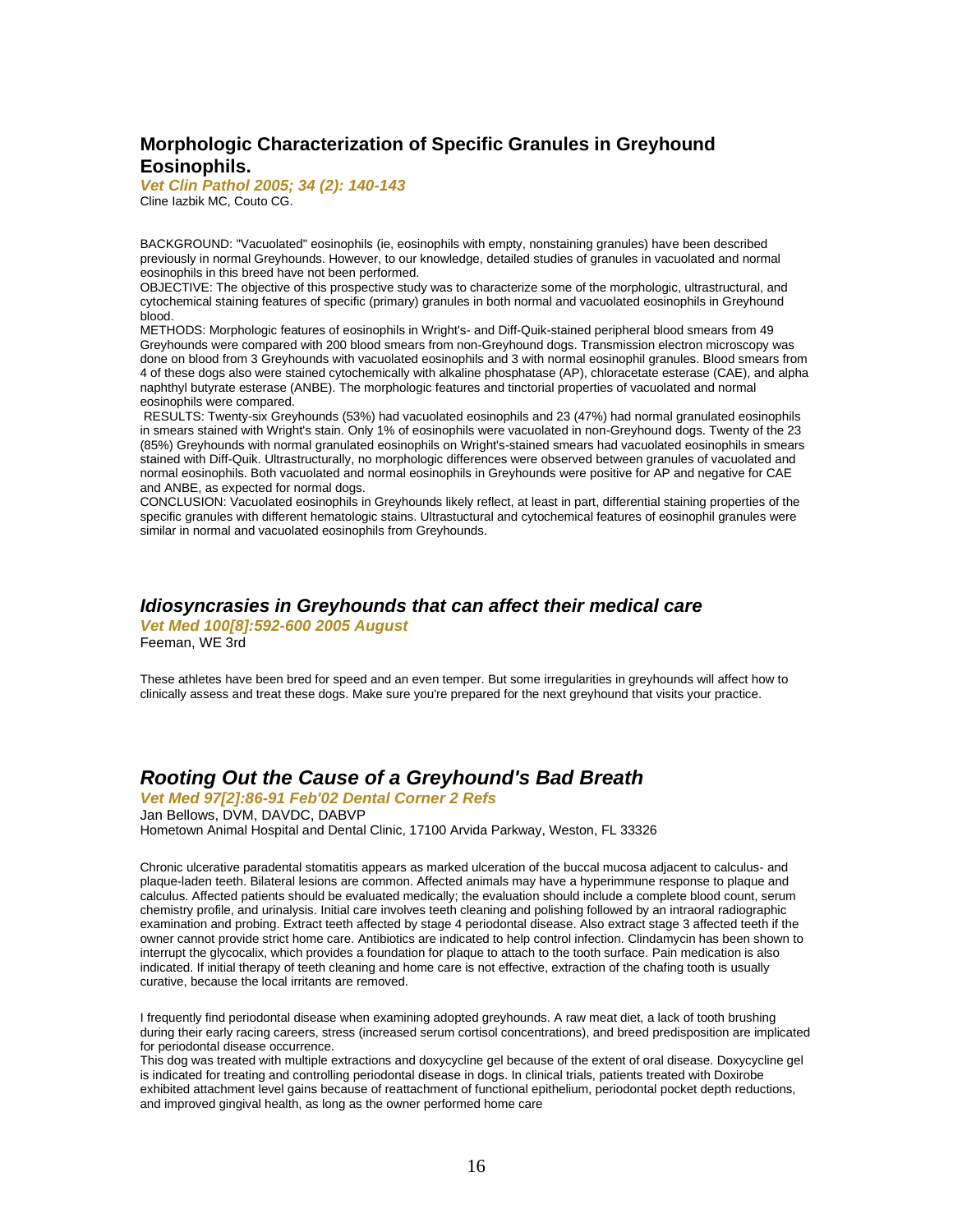#### *Left Basilar Systolic Murmur in Retired Racing Greyhounds*

*J Vet Intern Med. 2006 Jan-Feb; 20 (1): 78-82.* 

F Fabrizio, R Baumwart, MC Iazbik, KM Meurs, CG Couto

Veterinary Teaching Hospital and Department of Veterinary Clinical Sciences, College of Veterinary Medicine, Ohio State University, Columbus, OH 43210, USA.

Nineteen of 28 (67%) Greyhounds enrolled in the Blood Donor Program at The Veterinary Teaching Hospital, The Ohio State University (Columbus, OH), had a left basilar systolic murmur. Ten Greyhounds with murmurs and 9 without murmurs were evaluated to gain knowledge about the pathogenesis of this murmur. Echocardiograms were performed without sedation by means of a GE Vivid 7 Echocardiographic System with a continuous ECG; systolic arterial blood pressure (SABP) was measured with an Ultrasonic Doppler Flow detector model 811-B. The mean peak aortic velocity in the Greyhounds with murmurs (2.15 m/s; range, 1.8-2.2 m/s) was significantly higher than in the Greyhounds without murmurs (1.89 m/s; range, 1.6-2.0 m/s) (P < .001); there were no significant differences between groups for aortic valve or annulus diameter, fractional shortening, pulmonic velocity, SABP, hematocrit, serum protein concentration, or red blood cell counts. In this study, Greyhounds with soft, left basilar systolic murmurs had mildly (but significantly) higher mean peak aortic velocities than similar dogs without murmurs. In the dogs with murmurs (and higher velocities), we could not identify structural abnormalities, such as valvular lesions or other congenital defects. There was no inverse correlation between the systolic murmur and the higher hematocrit and red blood cell counts observed in this breed. This 1-2/6 basilar systolic murmur is common in Greyhounds, and it does not appear to be of any clinical consequence.

# *Comparison of glomerular filtration rate between greyhounds and non-greyhound dogs*

#### *J Vet Intern Med. 2006 May-Jun; 20 (3): 544-546.*

Wm Tod Drost<sup>1</sup>, C Guillermo Couto, Anthony J Fischetti, John S Mattoon, Cristina lazbik Veterinary Teaching Hospital and Department of Veterinary Clinical Sciences, College of Veterinary Medicine, Ohio State University, Columbus, OH 43210, USA.

Greyhounds have significantly higher serum creatinine (SCr) concentration than do non-Greyhound dogs that may be attributable to differences in glomerular filtration rate (GFR). By means of plasma clearance of technetium Tc 99m diethylenetriaminepentaacetic acid, GFR was measured in 10 Greyhounds and 10 non-Greyhound dogs with normal findings of physical examination, CBC, serum biochemical analysis, and urinalysis. Dogs were fed the same diet for a minimum of 6 weeks before GFR data collection. Greyhounds had significantly higher mean +/- SD GFR (3.0 +/- 0.1 vs 2.5 +/- 0.2 ml/min/ kg; P = .01) and SCr concentration  $(1.8 +/-0.1 \text{ vs } 1.5 +/-0.1 \text{ mg/dL}; P = .03)$  than did non-Greyhound dogs, but the serum urea nitrogen (SUN) concentration was not significantly different (18 +/- 1 vs 18 +/- 2 mg/dL; P = .8). Therefore, the higher SCr concentration in Greyhounds is not attributable to decreased GFR, and may be associated with the high muscle mass in the breed. Healthy Greyhounds have higher GFR than do non-Greyhound dogs.

# *Vertebral heart size in retired racing greyhounds*

*Vet Radiol Ultrasound. 2007 Jul-Aug; 48 (4): 332-334.*  Liliana M Marin, Jamie Brown, Chas McBrien, Ryan Baumwart, Valerie F Samii, C Guillermo Couto

The vertebral heart size (VHS) is used to objectively assess cardiac dimensions on thoracic radiographs. A high VHS suggest the presence of cardiac pathology, such as dilated cardiomyopathy, degenerative atrioventricular valvular disease, pericardial effusion, pericardioperitoneal diaphragmatic hernia, tricuspid dysplasia, ventricular septal defect, or patent ductus arteriosus, among others. However, breed or body conformation can influence the VHS. Because Greyhounds have a high prevalence of physiologic systolic murmurs associated with high aortic velocity, and large cardiac dimensions when compared with dogs of similar size, they are frequently suspected of having heart disease. The purpose of this study was to compare the VHS in normal Greyhounds with those in Rottweilers, and a group of dogs from various other breeds using both analog and digital radiology. The VHS was significantly higher in Greyhounds (P< 0.0001), when compared with Rottweilers and to other dog breeds. The mean VHS on lateral radiographs for Greyhounds was 10.5 +/- 0.1, for Rottweilers it was 9.8 +/- 0.1, and for mixed breed dogs it was 10.1 +/- 0.2. This study confirms that the relative cardiomegaly reported in necropsy and echocardiographic studies in Greyhounds is easily detected using plain radiography and the VHS.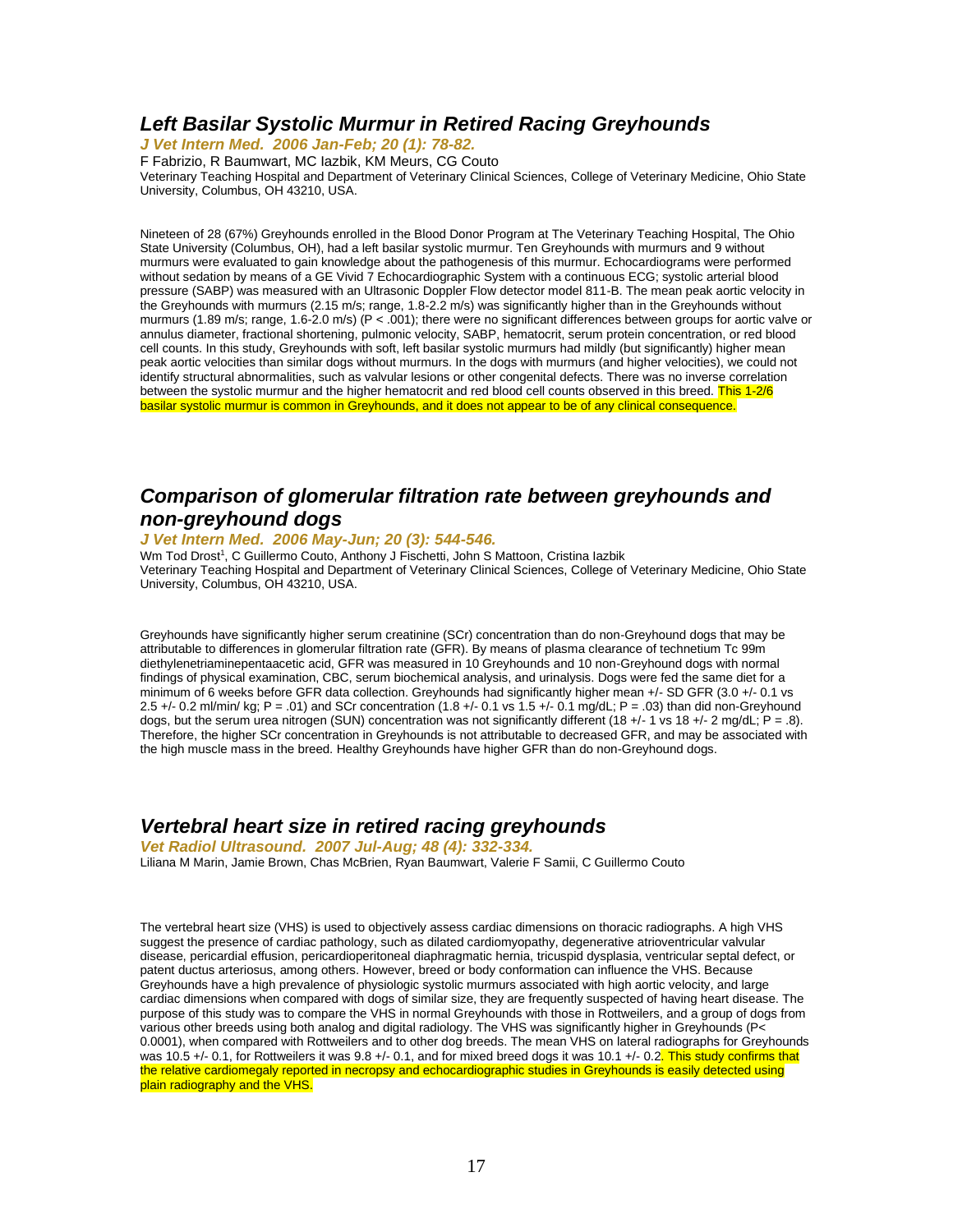#### *Postoperative bleeding in retired racing greyhounds*

*J Vet Intern Med. 2008 May-Jun; 22 (3): 525-533.* 

A Lara-Garcia, C G Couto, MC Iazbik, M B Brooks

Department of Veterinary Clinical Sciences and Veterinary Teaching Hospital, College of Veterinary Medicine, Ohio State University, Columbus, OH 43210, USA.

BACKGROUND: Some retired racing Greyhounds (RRG) that undergo surgery bleed excessively.

Hypothesis: Greyhounds that bleed excessively will have one or more preoperative hemostatic abnormalities that can be used to predict the risk and severity of postoperative bleeding.

ANIMALS: Eighty-eight RRG undergoing ovariohysterectomy or castration.

METHODS: All dogs were evaluated preoperatively with a physical exam, CBC, platelet count, OSPT, APTT, platelet function with PFA-100(a); fibrinogen, d-dimer, plasminogen (Plmg), antiplasmin (AP), antithrombin (AT), and vWF concentration (vWF:Ag); vWF collagen binding assay (vWF:CBA), and Factor XIII assay. Assays were repeated in the dogs that bled, and in an age- and sex-matched control group of RRG.

RESULTS: Twenty-six percent of the dogs had bleeding 36-48 hours after surgery. AP (P <.0001) and AT concentration (P= .007) were significantly lower, and vWF:CBA (P= .0284) was higher preoperatively in the dogs with excessive hemorrhage. A lower platelet count (P= .001) and hematocrit (P= .002), shorter OSPT (P= .0002) and higher plasma fibrinogen (P <.0001), and AP (P= .001) concentration were detected at the time of bleeding compared with preoperative values in the dogs that bleed excessively. The same findings were observed postoperatively for the control group, except for the decrease in hematocrit.

CONCLUSIONS AND CLINICAL IMPORTANCE: The results indicate that this excessive postoperative bleeding is not attributable to a primary or secondary hemostatic defect, but could result from altered fibrinolysis.

# *Thromboelastographic tracings in retired racing greyhounds and in non-greyhound dogs*

#### *J Vet Intern Med. 2008 Mar-Apr; 22 (2): 374-379.*

P Vilar, C G Couto, N Westendorf, C Iazbik, J Charski, L Marin Department of Veterinary Clinical Sciences and Veterinary Teaching Hospital, College of Veterinary Medicine, Ohio State University, Columbus, OH 43210, USA.

BACKGROUND: Bleeding disorders in patients with normal coagulation test results are frequently reported in Greyhounds. The purpose of this study was to compare Greyhounds to non-Greyhounds by thromboelastography (TEG). HYPOTHESIS: TEG parameters in Greyhounds are different from those in non-Greyhounds. ANIMALS: Forty-three healthy dogs (28 Greyhounds and 15 non-Greyhounds) based on the results of physical examination, CBC, activated partial thromboplastin time, prothrombin time, fibrinogen, and platelet count.

MATERIALS AND METHODS: Recalcified citrated native TEGs were performed in both groups; data were compared using Student's, Mann-Whitney, and Pearson's statistical tests.

RESULTS: In Greyhounds, mean +/- SD were as follows: R-time 4.3 +/- 1.7 minutes, K-time 3.8 +/- 1.4 minutes, angle (alpha) 50.0 +/- 8.0 degrees, maximum amplitude (MA) 47.6 +/- 5.6 mm, clot strength (G) 4,647 +/- 1,097 dyn/cm2, and percent lysis at 60 minutes (LY60) 2.8 +/- 5.0%. In the non-Greyhounds they were R-time 3.7 +/- 1.6 minutes, K-time 2.5 +/- 0.9 minutes, angle 59.8 +/- 7.0 degrees , MA 53.1 +/- 5.6 mm, G 5,811 +/- 1,256 dyn/cm2, and LY60 3.1 +/- 2.5%. All parameters were significantly different between the groups, except for R-time and LY60.

CONCLUSION: In Greyhounds, clotting kinetics are slower and clot strength are weaker than in non-Greyhounds, supporting the increased tendency to bleed observed after minor trauma or surgical procedures in the breed. The findings may also be attributed to blood viscosity or to the concentration of citrate in the sample (ie, Greyhounds have higher hematocrit and less plasma per unit volume).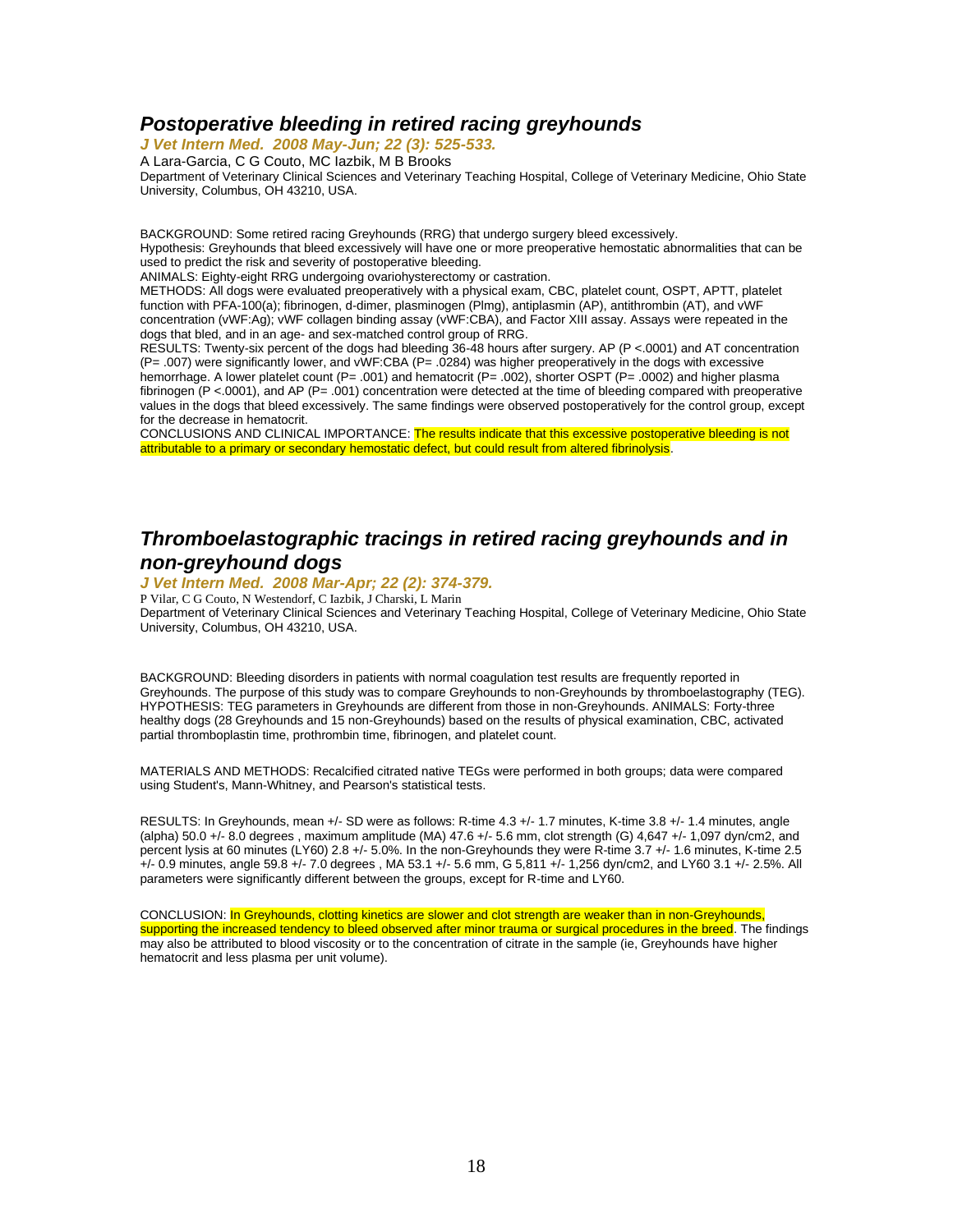# *Evidence for Propofol Hydroxylation by Cytochrome P4502B11 in Canine Liver microsomes: breed and gender differences*

*Xenobiotica. 2000 Jun; 30 (6): 575-588.* 

BL Hay Kraus, DJ Greenblat, K Venkatakrishnan, MH Court Department of Clinical Sciences, Tufts University School of Veterinary Medicine, North Grafton, MA, USA.

The study aimed to ascertain the enzyme kinetic basis for breed differences in the biotransformation of propofol in dog and to identify the responsible canine cytochrome P450 (CYP) isoenzymes. The NADPH-dependent formation of 4 hydroxypropofol (the rate-limiting biotransformation in dog) was assayed using hepatic microsomes from the male greyhound and beagle, and from both sexes in mixed-breed dogs (five of each). Enzyme kinetic analysis revealed that whereas there were no significant differences in Km, Vmax averaged > 3-fold lower in greyhound compared with beagle  $(p = 0.032)$ . Although average Vmax was > 3-fold higher in the male compared with female mixed-breed dogs, this difference did not achieve statistical significance ( $p = 0.095$ ), probably because of the high variability of data from mixedbreed dogs. Chloramphenicol (a specific CYP2B11 inhibitor) and diethyldithiocarbamate (a non-specific CYP2 inhibitor) inhibited propofol hydroxylation in all microsomes. Quinine (a CYP2D15 inhibitor) was also inhibitory, but only in one-half of the microsomes examined. Immuno-inhibition by anti-CYP2B1 sera resulted in > 50% reduction in metabolite formation in all dogs except mixed-breed females, which showed a 30% reduction. Differences in propofol hydroxylase activity between microsomal preparations were primarily attributed to a component that was sensitive to inhibition by chloramphenicol and anti-CYP2B1 sera. The results indicate that propofol hydroxylation in dog is primarily mediated by CYP2B11 and that breed (and possibly gender) differences in propofol metabolism may result from differences in the liver content of this CYP.

# *Clinical, histologic, and immunohistochemical characterization of wart-like lesions on the paw pads of dogs: 24 cases (2000-2007).*

*J Am Vet Med Assoc 2009 June; 234(12): 1555-1558* 

JM Balara, RJ McCarthy, M Kiupel, et. al.

Department of Veterinary Clinical Sciences, Cummings School of Veterinary Medicine, Tufts University, North Grafton, MA 01536, USA.

OBJECTIVE- To determine clinical, histologic, and immunohistochemical findings for dogs with wart-like lesions involving the paw pads.

DESIGN- Retrospective case series.

ANIMALS- 24 dogs (18 Greyhounds and 6 dogs of other breeds).

PROCEDURES- Medical records were reviewed for information on signalment, physical examination findings, concurrent disease processes, location of all lesions, and, when available, results of histologic examination of biopsy specimens. Available biopsy specimens (n = 11) were submitted for immunohistochemical staining and a PCR assay to identify viral inclusion bodies.

RESULTS- In Greyhounds, most lesions involved the pads of the third and fourth digits, had a consistent histologic appearance without evidence of inflammation, were negative for papillomavirus, and had an unsatisfactory response to treatment. In other breeds, lesions often involved the pads of non-weight-bearing digits, had histologic evidence of inflammation, were positive for papillomavirus, and responded to surgical treatment.

CONCLUSIONS AND CLINICAL RELEVANCE- Results suggested that wart-like lesions involving the paw pads of Greyhounds were a distinct clinical entity with features resembling porokeratosis plantaris discreta in humans. In Greyhounds, these lesions were not associated with an underlying viral etiology and, therefore, should not be considered plantar warts. Alternative treatments should be investigated because current treatments were generally unsuccessful in Greyhounds. Wart-like lesions of the paw pads in other breeds were often associated with papillomavirus, and surgical excision appeared curative.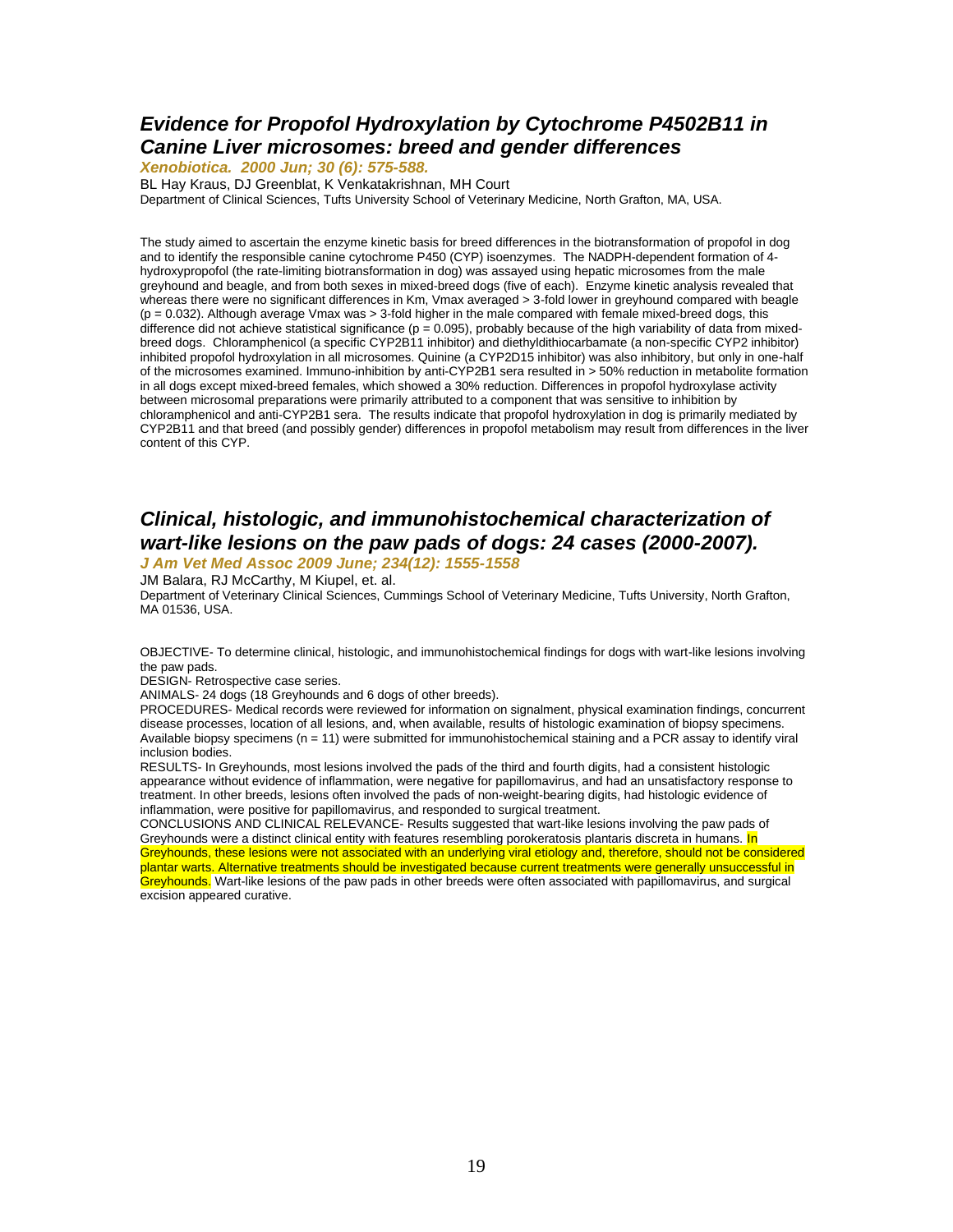# *Using a dental root elevator to remove footpad corns in dogs: Two practitioners' experience*

*Vet Med. 2006 Dec; 101(12): 778-780.*  CL Machery and WE Feeman III

While little is known about footpad corns except that they are painful, varying treatment methods exist. But which one should you use? To help you decide, these practitioners outline the various methods and share a new technique they developed.

# *Epsilon aminocaproic acid for the prevention of delayed postoperative bleeding in retired racing greyhounds undergoing gonadectomy.*

#### *Vet Surg. 2012 Jul:41(5):594-603.*

Liliana M. Marin, M Cristina Iazbik, et. al.

OBJECTIVE: To evaluate the effects of epsilon aminocaproic acid (EACA) on the prevalence of postoperative bleeding in retired racing Greyhounds (RRG), and to assess its effects on selected thrombelastography (TEG) and fibrinolysis variables.

STUDY DESIGN:Double-blinded, prospective, randomized study.

METHODS:100 RRG had elective ovariohysterectomy or orchiectomy and were administered EACA or placebo for 3 days after surgery. TEG variables were analyzed preoperatively and 24, 48, and 72 hours after surgery.

RESULTS:Thirty percent (15/50) of RRG in the placebo group had delayed postoperative bleeding starting 36-48 hours after surgery compared with 10% (5/50) in the EACA group ( $P = 0.012$ ). On the TEG variables, the slopes for R and K time were significantly different between treatment groups  $(P < .05)$ ; the R and K time decreased over time in the EACA group after surgery whereas they increased in the placebo group. The angle, maximal amplitude (MA), and G slopes were also significantly different between treatment groups (P = .001, .001, and .006, respectively). The angle, MA, and G increased postoperatively over time in the EACA group and decreased in the placebo group. All these changes are supportive of hypercoagulability associated with EACA administration.

CONCLUSION:Postoperative administration of EACA significantly decreased the prevalence of postoperative bleeding in RRG undergoing surgery by increasing the clot strength.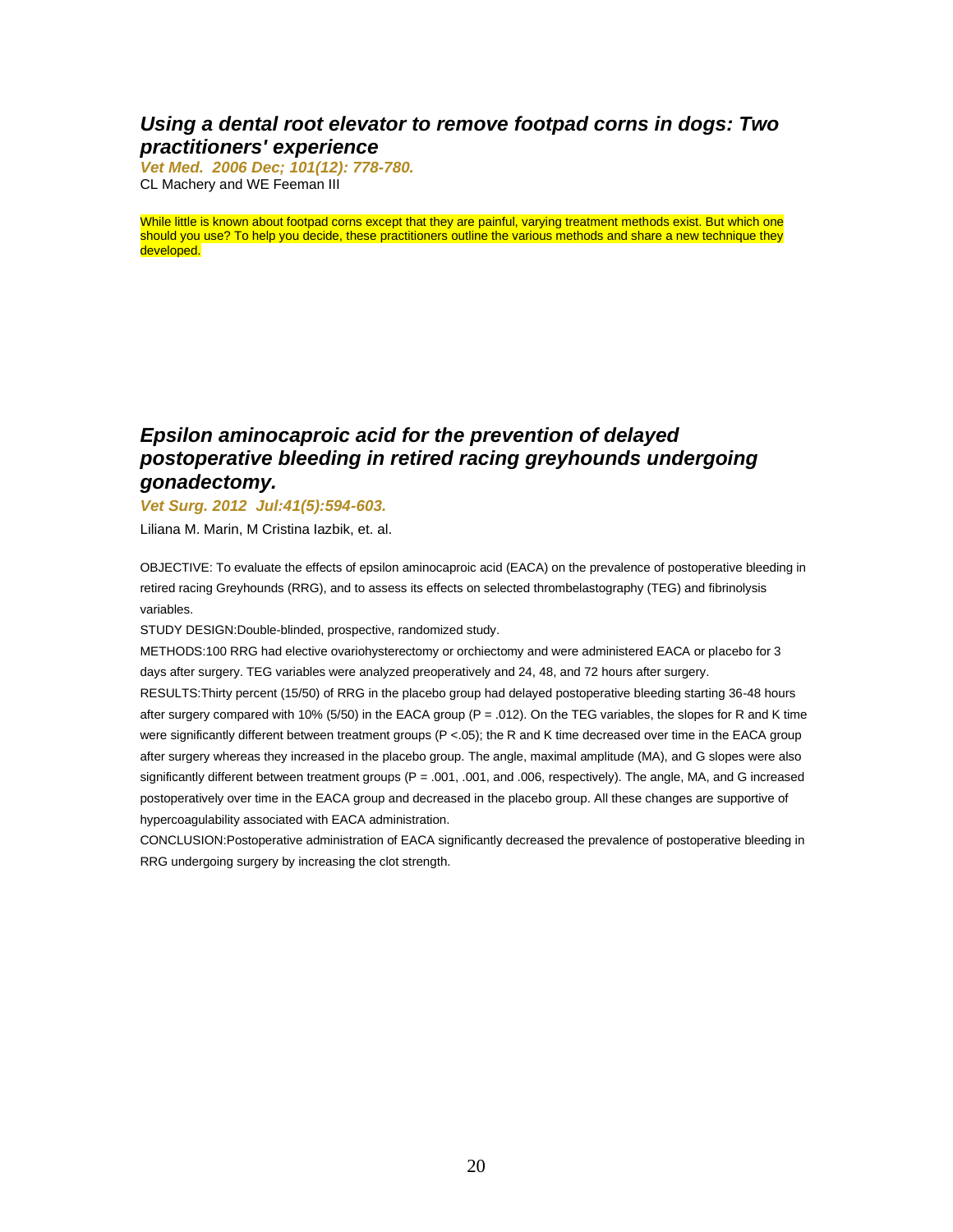# *Epsilon aminocaproic acid for the prevention of delayed postoperative bleeding in retired racing greyhounds undergoing gonadectomy.*

*J Vet Emerg Crit Care (San Antonio) 2012 Jun:22(3):332-40.*

Liliana M. Marin, M Cristina Iazbik, et. al.

OBJECTIVES:To determine the frequency of delayed postoperative bleeding in retired racing Greyhounds with appendicular bone tumors undergoing limb amputations. To identify if administration of epsilon-aminocaproic acid (EACA) was effective on the prevention of postoperative bleeding.

DESIGN:Retrospective study from December 2003 to December 2008.

SETTING:Veterinary university teaching hospital.

ANIMALS:Forty-six retired racing Greyhounds (RRGs) diagnosed with primary appendicular bone tumors that underwent limb amputation were included in the study.

MEASUREMENTS AND MAIN RESULTS:Thirteen of 46 RRGs (28%) included in the study had delayed postoperative bleeding starting 48-72 h after surgery. Bleeding episodes included cutaneous, subcutaneous, and external bleeding that extended from the area of the surgical site that became widespread within hours, and that required administration of blood components. A paired t-test suggests that there was a significant decrease in PCV postoperatively for both dogs that bled and dogs that did not bleed (P < 0.0001). Forty of 46 RRGs (86%) received either fresh frozen plasma (FFP) or EACA or both, for the prevention of postoperative bleeding. A logistic regression model determined that dogs that did not receive EACA were 5.7 times more likely to bleed than dogs that did receive EACA, when controlling for whether or not they received FFP (95% CI: 1.02-32.15,  $P = 0.047$ ).

CONCLUSION:This retrospective study suggests that preemptive postoperative administration of EACA appears to be efficacious in decreasing the frequency of bleeding in RRGs undergoing limb amputation; however, a prospective study is warranted to corroborate its effectiveness.

# *Evaluation of serum cobalamin concentrations in dogs of 164 dog breeds (2006-2010).*

#### *J Vet Diagn Invest. November 2012:24(6):1105-14.*

*Niels Grützner<sup>1</sup> ; Shannon M Cranford*, et. al.

Altered serum cobalamin concentrations have been observed in dogs with gastrointestinal disorders such as exocrine pancreatic insufficiency (EPI) or gastrointestinal inflammation. The aims of the current study were 1) to identify breeds with a higher proportion of dogs with a decreased serum cobalamin concentration, 2) to determine whether dogs with such decreased concentrations tend to have serum canine trypsin-like immunoreactivity (cTLI) concentrations diagnostic for EPI, and 3) to compare the number of submissions for serum cobalamin analysis by breed to the American Kennel Club (AKC) breed ranking list of 2009. In this retrospective study, results of 28,675 cobalamin tests were reviewed. Akitas, Chinese Shar-Peis, German Shepherd Dogs, Greyhounds, and Labrador Retrievers had increased proportions of serum cobalamin concentrations below the lower limit of the reference interval (<251 ng/l; all P < 0.0001). Akitas, Chinese Shar-Peis, German Shepherd Dogs, and Border Collies had increased proportions of serum cobalamin concentrations below the detection limit of the assay (<150 ng/l; all P < 0.0001). Akitas, Border Collies, and German Shepherd Dogs with serum cobalamin concentrations <150 ng/l were more likely to have a serum cTLI concentration considered diagnostic for EPI (≤2.5 µg/l; all P ≤ 0.001). The breed with the highest proportion of samples submitted for serum cobalamin analysis in comparison with the AKC ranking list was the Greyhound (odds ratio: 84.6; P < 0.0001). In Akitas and Border Collies, further investigations are warranted to clarify if a potentially breed-specific gastrointestinal disorder is responsible for the increased frequency of decreased serum cobalamin and cTLI concentrations.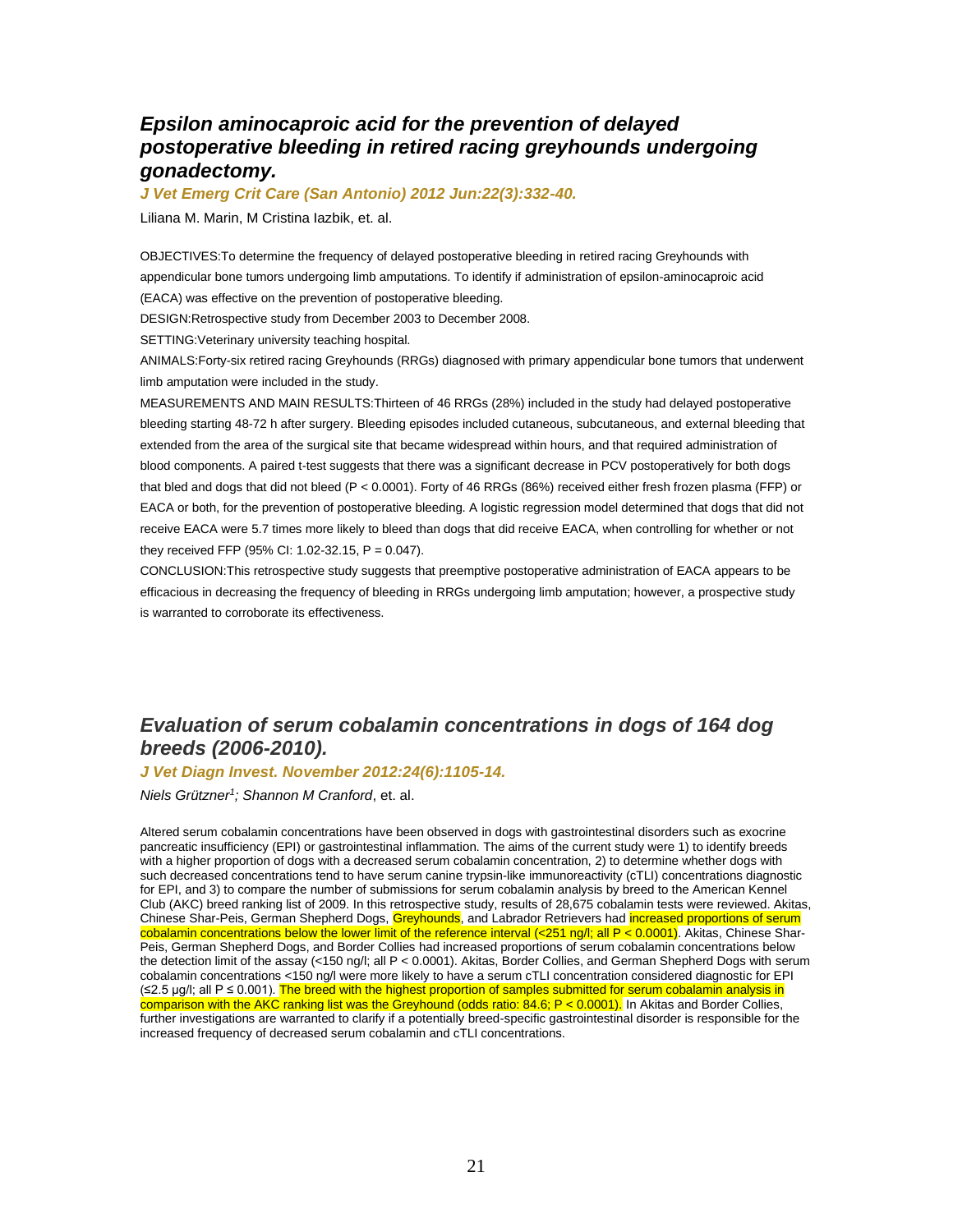# **SERUM HOMOCYSTEINE CONCENTRATIONS IN GREYHOUNDS**

*ACVIM 2015*

Grützner<sup>1</sup>, Christina M Iazbik<sup>3</sup>, et. al.

In humans, hyperhomocysteinemia is a multifactorial and incompletely understood condition. Increased serum homocysteine (HCY) concentrations have been associated with cardiovascular disease, peripheral arterial occlusive disease, and venous thrombosis. Recently, cardiovascular/thrombotic disease and hypocobalaminemia have been described in Greyhounds. It was also suggested that hyperhomocysteinemia in Greyhounds with suspected gastrointestinal disease is due to hypocobalaminemia and hypofolatemia. Both conditions have also been linked to hypoalbuminemia, which may affect HCY levels, as shown previously in dogs. However, it is unknown if low levels of both micronutrients (cobalamin and/or folate) are present only in Greyhounds with gastrointestinal disease or also in healthy Greyhounds. Therefore, the aim of this study was to evaluate serum HCY, cobalamin, and folate concentrations in Greyhounds with diarrhea or thrombotic disease as well as in healthy Greyhounds.

Serum samples from healthy Greyhounds (n=16), Greyhounds with diarrhea (n=30), or a history of thrombotic events (n=8) were collected at the Ohio State University and Texas A&M University. Serum HCY concentrations (reference interval [RI]: 5.0-22.1 µmol/L) were measured by gas chromatography/mass spectrometry. Concentrations of cobalamin (RI: 251-908 ng/L) and folate (RI: 7.7- 24.4 μg/L) were measured using an automated chemiluminescence assay. Concentration of serum HCY, cobalamin, and folate were compared among the three groups of Greyhounds using an ANOVA or a nonparametric Kruskal-Wallis test, as applicable. Correlation analysis was performed to test for any possible correlation between HYC and the two B vitamins.

Serum HCY concentrations differed among the three groups of Greyhounds (*p*=0.0012). Healthy Greyhounds had significantly higher serum HCY concentrations (mean ±SD: 65.2 ±24.2 µmol/L) than Greyhounds with diarrhea (39.7 ±21.7 µmol/L; *p*<0.01) or thrombosis (36.7 ±22.1 µmol/L; *p*<0.05). All healthy Greyhounds had serum HCY concentrations above the upper limit of the RI. Serum cobalamin and folate concentrations did not differ among the groups of Greyhounds (both: *p*>0.05). A negative correlation was observed between serum HCY and serum cobalamin (*ρ*: -0.61; 95%CI: -0.76 to - 0.39; *p*<0.0001) or serum folate concentrations (*ρ*: -0.28; 95%CI: -0.52 to -0.01; *p*=0.0386) when analyzing all samples together. However, no correlation was observed when analyzing the three groups of Greyhounds separately (for all:*p*>0.05).

Healthy Greyhounds had higher serum HCY concentrations than Greyhounds with diarrhea or thrombotic disease. All healthy Greyhounds were hyperhomocysteinemic, which suggests that Greyhounds could serve as a novel canine model to further investigate hyperhomocysteinemia in humans. However, further studies are warranted to characterize this model.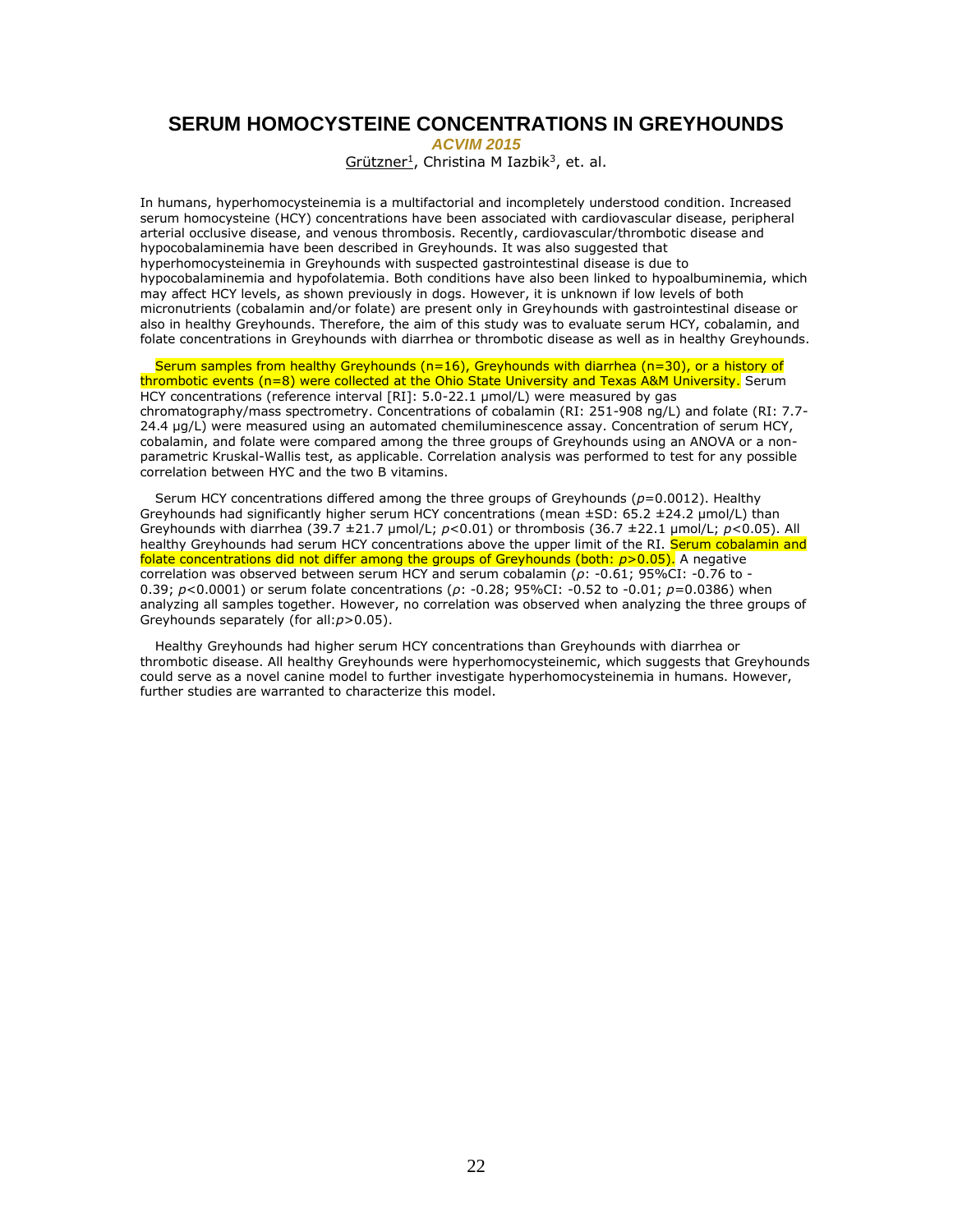# **Serum Homocysteine Concentrations in Hypocobalaminemic and Hypofolatemic Greyhounds**

*23rd ECVIM-CA Congress, 2013*

**23RD ECVIM-CA CONGRESS, 2013** N. Grützner; S.B. Keyser; C.S., et. al.

A recent search of the gastrointestinal laboratory (GI lab) database showed that hypocobalaminemia is frequently observed in Greyhounds. It is unknown if a malabsorption of cobalamin or other micronutrients (e.g., folate) due to chronic gastrointestinal disease plays a role in the cause for this finding in Greyhounds. Cobalamin and folate are absorbed in the distal and proximal small intestine, respectively. In humans, low serum cobalamin and folate concentrations have been associated with an increase in serum homocysteine (HCY) concentration, which reflects a lack of the intracellular availability of both vitamins. Increased serum HCY concentrations are associated with cardiovascular and thrombotic diseases in humans, and these conditions have also been described in Greyhounds. Therefore, the aims of this study were to evaluate 1) the frequency of hypofolatemia in hypocobalaminemic Greyhounds, and 2) serum HCY concentrations in hypocobalaminemic and hypofolatemic Greyhounds.

Submissions from Greyhounds ( $n = 423$ ) to the GI lab (2006–2010) for analysis of serum cobalamin and folate concentrations were reviewed. Hypocobalaminemic Greyhounds (serum cobalamin concentrations below the lower limit of the reference interval [RI]: 251–908 ng/L) were identified and investigated for the proportion of dogs with concurrent hypofolatemia (serum folate concentration < 7.7 µg/L, RI: 7.7–24.4 µg/L) by calculating the odds ratio (OR) and 95% confidence interval (CI). Also, serum samples from 44 Greyhounds, submitted to the same laboratory between October 2012 and March 2013, were used to measure serum HCY concentrations (RI: 5.0-22.1 µmol/L) by gas chromatography/mass spectrometry. A Mann-Whitney U test was used to compare serum HCY concentrations in hypocobalaminemic and hypofolatemic Greyhounds with those in normocobalaminemic and normofolatemic Greyhounds. A  $p < 0.05$  was considered significant.

In this study, hypofolatemia was more frequently observed in hypocobalaminemic Greyhounds than in normocobalaminemic Greyhounds (OR [CI]:  $1.8$  [1.2-2.6],  $p = 0.0064$ ). Although not significant, serum HCY concentrations were higher in hypocobalaminemic and hypofolatemic Greyhounds ( $n = 12$ , median: 42.7 µmol/L) compared to normocobalaminemic and normofolatemic Greyhounds (n = 32, median: 27.8 µmol/L; p < 0.0670). Hyperhomocysteinemia was detected in 11 (92%) hypocobalaminemic and hypofolatemic Greyhounds and 19 (59%) normocobalaminemic and normofolatemic Greyhounds.

Hypocobalaminemia in Greyhounds was associated with hypofolatemia, and increased serum HCY concentrations were observed in hypocobalaminemic and hypofolatemic Greyhounds, but also in Greyhounds with normal serum concentrations of both vitamins, suggesting a lack of these vitamins at the intracellular level. The functional implication of these findings in Greyhounds warrants further studies.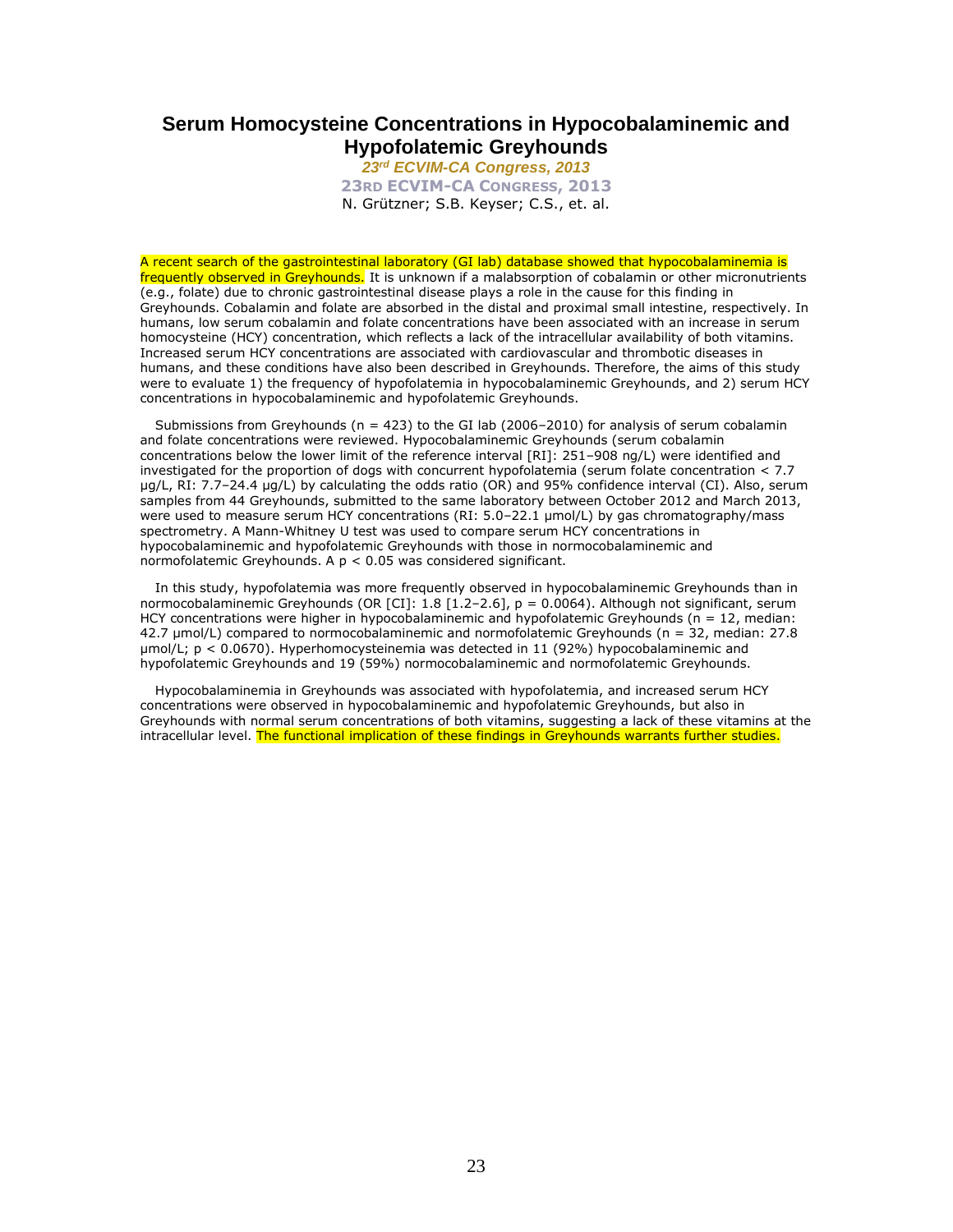# **Multiple drug resistance in the canine hookworm Ancylostoma caninum: an emerging threat?**

#### **Jimenez Castro et al. Parasites Vectors (2019) 12:576**

Pablo D. Jimenez Castro1,2\*, Sue B. Howell1, John J. Schaefer3, Russell W. Avramenko4, John S. Gilleard4 and Ray M. Kaplan1

**Background**: The canine hookworm, Ancylostoma caninum is the most prevalent and important intestinal nematode parasite of dogs in the USA. Hookworms are typically well controlled by treatment with all commonly used anthelmintics that are approved for this use in dogs. However, in the past few years, cases of recurrent/persistent canine hookworm infections appear to have dramatically increased, suggesting that anthelmintic resistance (AR) may have evolved in this parasite. These cases are highly overrepresented by greyhounds, but multiple other breeds are also represented. The aim of this study was to characterize several of these suspected resistant isolates using in vitro, genetic and clinical testing to determine if these cases represent true anthelmintic resistance in A. caninum.

**Methods**: Fecal samples containing hookworm eggs from three cases of persistent hookworm infections; one from a greyhound, one from a miniature schnauzer and one from a hound-mix, were received by our laboratory. These were then used to establish infections in laboratory dogs and to perform egg hatch assays (EHA) and larval development assays (LDA) for detecting resistance to benzimidazoles and macrocyclic lactones, respectively. Additional EHA and LDA were performed on eggs recovered from the laboratory-induced infections. Fecal egg count reduction tests were performed to detect resistance to pyrantel. Deep amplicon sequencing assays were developed to measure the frequency of non-synonymous single nucleotide polymorphisms (SNP) at codons 167, 198 and 200 of the A. caninum isotype-1 β-tubulin gene.

**Results**: Resistance ratios for the three A. caninum isolates tested ranged from 6.0 to >100 and 5.5 to 69.8 for the EHA and LDA, respectively. Following treatment with pyrantel, reduction in faecal egg counts was negative or 0%. Deep amplicon sequencing of the isotype-1 β-tubulin gene identifed a high frequency of resistance-associated SNPs at codon 167 in all three resistant isolates and in two additional clinical cases.

**Conclusions**: These data conclusively demonstrate multiple anthelmintic resistance in multiple independent isolates of A. caninum, strongly suggesting that this is an emerging problem in the USA. Furthermore, evidence suggest that these resistant hookworms originate from racing greyhound farms and kennels, though additional research is needed to confrm this.